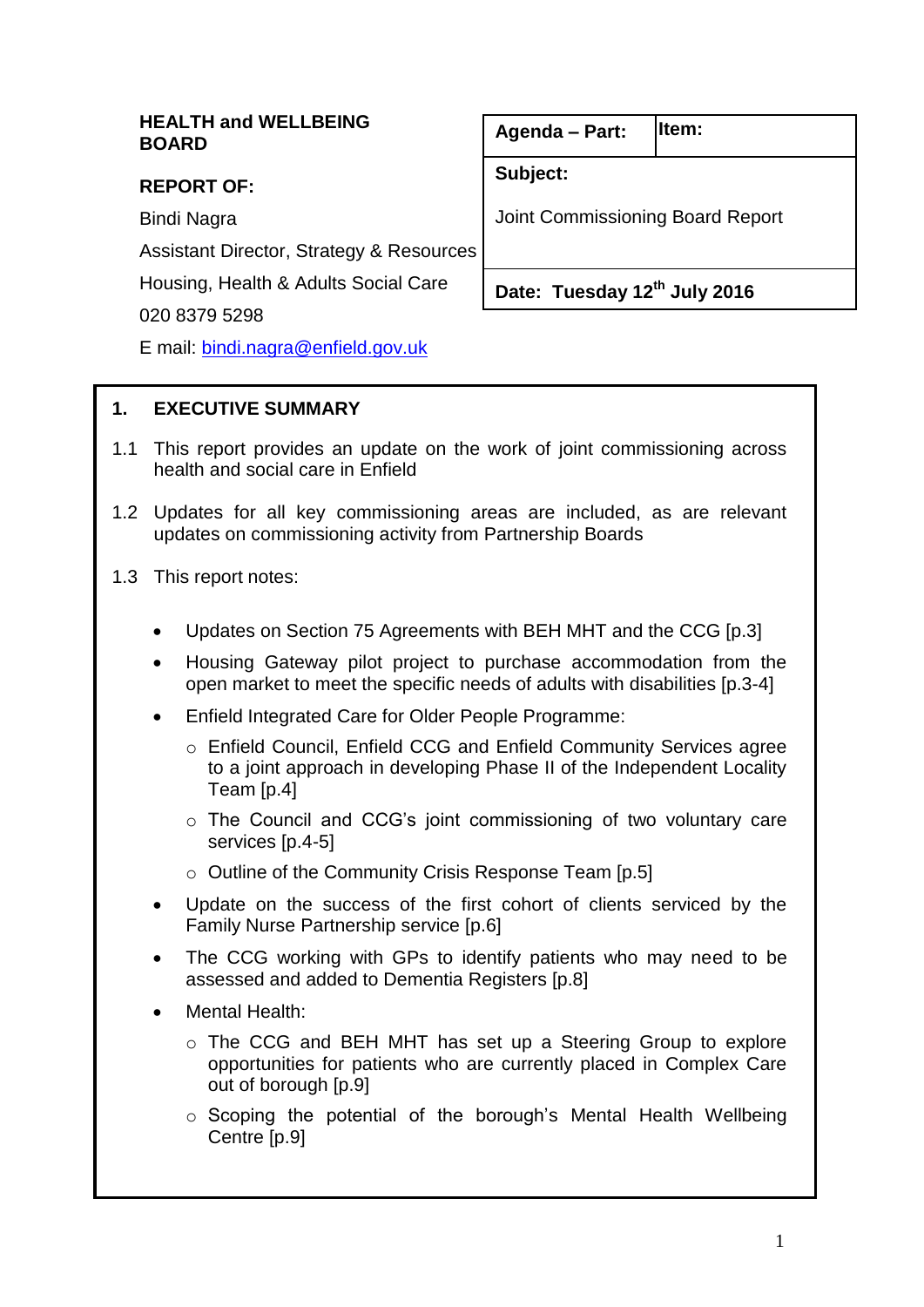# **1. EXECUTIVE SUMMARY (CONTINUED)**

- Learning Disabilities Enfield Council received a Highly Commended Award at the Municipal Journal Local Government Achievement Awards 2016 and has been shortlisted as a finalist for the Health Transformation Awards [p.10]
- Introducing the draft Early Help Strategy 2016-19 [p.13]
- Work being carried out to launch the tender to secure a provider to deliver Residential and Nursing Care services from the former Elizabeth House site in eastern Enfield [p.15]
- Update on the recommissioning of Voluntary & Community Sector services [p.16-17]
- The Safeguarding Adults Board's Annual Report 2015-16 has been completed and is scheduled to be presented in full to the H&WB 5<sup>th</sup> October [p.17]
- The Multi-Agency Safeguarding Hub (MASH) is now fully operational [p.18-19]
- Update on Carers Week  $6^{th}$  to 12<sup>th</sup> June
- $\bullet$
- Partnership Board updates [p.21-24]
	- Safeguarding Adults Board [p.21]
	- Carers Partnership Board [p.22-23]
	- Learning Difficulties Partnership Board [p.23-24 and Appendix 2]

# **2. RECOMMENDATIONS**

**2.1** It is recommended that the Health & Wellbeing Board note the content of this report (with appendices).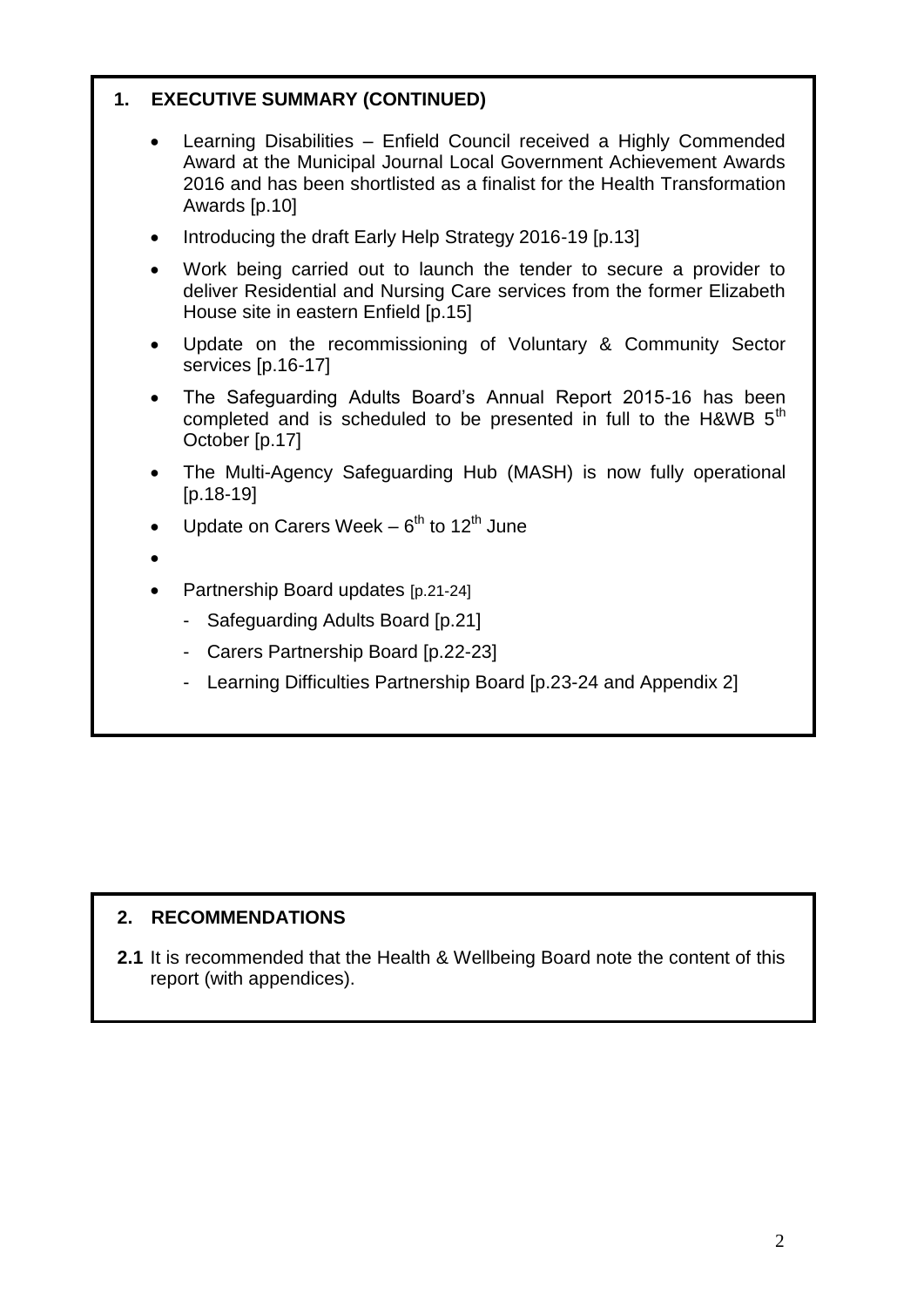#### **3. INTEGRATED & PARTNERSHIP WORKING**  3.1 **SECTION 75 AGREEMENT**

# 3.1.1 s75 Agreement between LBE and BEH MHT

Enfield Council and Barnet, Enfield and Haringey Mental Health Trust has revised the Section 75 agreement for Integrated Mental Health Services. The Council and Trust have a history of joint working, which was formalised in a Section 75 Agreement in 2008.

This partnership agreement enables the Trust and the Council to establish and maintain integrated provision for delivery of services to adults with mental health difficulties for whom the Trust and Council have a responsibility to provide health and social care. The Council and Trust managers ensure that their respective community mental health staff, work together to meet the assessed needs of Enfield residents, whose lives are affected by severe mental illness including dementia.

The creation of a new Section 75 Agreement will allow the two partners to build on work to date, providing an updated framework within which the service can be provided. The partnership arrangement will continue to delegate responsibility for management to the lead organisation - Barnet, Enfield and Haringey Mental Health Trust.

The Trust approved the revised agreement on  $20<sup>th</sup>$  June and work is now underway to formally issue the agreement for signing.

#### 3.1.2 s75 Agreement between LBE and Enfield CCG

Enfield Council and Enfield Clinical Commissioning Group (CCG) are currently renewing the Section 75 agreement for Adults. It is intended that this will include Children's services joint arrangements going forward. Agreements have been reached regarding the Better Care Fund (see separate report). Agreements are also proposed regarding some continuing healthcare within the Reprovision project (a new dual registered care home). The signing of a new Agreement for 2016/17 is expected to take place by the end of July 2016.

# **4. SPECIALIST HOUSING**

- 4.1 Following development of the **Parsonage Lane** shared ownership pilot project (now near completion), a feasibility study is now underway to explore opportunities for the Council to offer mortgages to enable the purchase of fully wheelchair accessible shared ownership homes for people with long term disabilities. Assuming the outcome of this study is positive, this approach will provide an innovative solution to maximise the appropriate use of new build accessible homes for sale, whilst meeting escalating need for wheelchair accessible homes.
- 4.2 A pilot project with the **Housing Gateway** to purchase accommodation from the open market to meet the specific needs of adults with disabilities wishing to live independently in the community is progressing well. A multi-disciplinary project board has been established and property searches are now underway.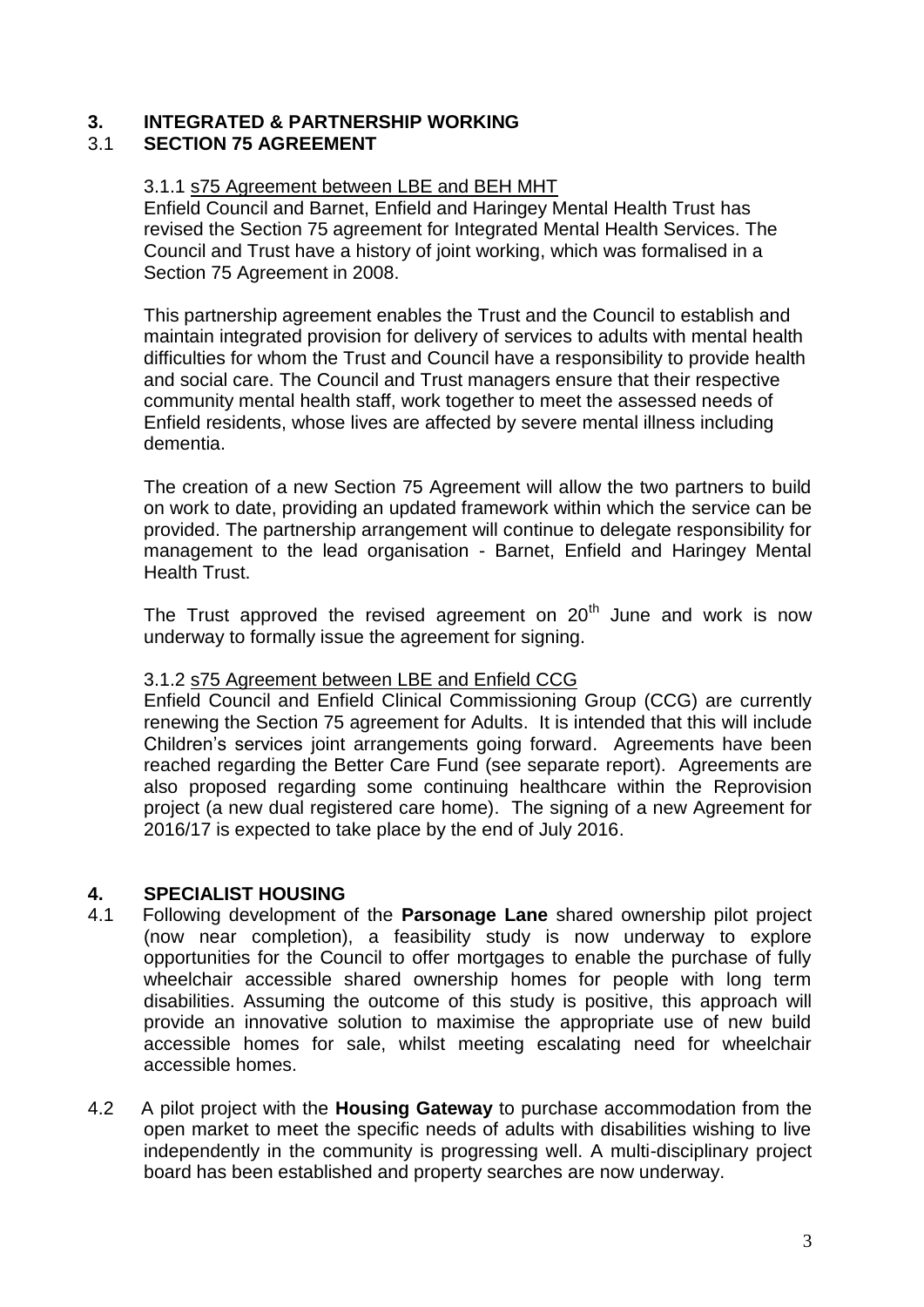- 4.3 Following the announcement of additional funding from the Mayor's Care & Support Specialist Housing Fund, Health & Adult Social Care have worked in partnership with Housing Development Services to submit three bid applications in May 2016 for local housing development. This includes grant funding applications for:
	- the development of Enfield's third Extra Care Housing Scheme for older people with care and support needs;
	- the development of accessible and flexible respite accommodation for older people with dementia care needs.

 Bid applications are now being assessed – an update on outcome shall be provided thereafter.

# **5. ENFIELD INTEGRATED CARE FOR OLDER PEOPLE PROGRAMME**

# 5.1 **Identification and Primary Care Management**

The first phase of development of the Integrated Locality Teams (ILT) – bringing together professionals across community health and social care to support GPs in their practices without organisational changes – was completed in 2014/15 and early indications are that this approach was successful in managing more complex cases of older people are at risk of hospitalisation.

An evaluation was undertaken in 2015/16 and it showed a clear reduction in the number attending A&E and being admitted to hospital from sample group:

- 31% reduction in A&E attendances;
- 28% reduction in emergency admissions, but 4% reduction in bed days
- 57% of people had reduced A&E attendances or no attendance postintervention, 70% of people had reduced emergency admissions or no emergency admissions post-intervention.
- In general, patients were very much satisfied with the joined up health and social care they received at home. 96% of patients were 'very satisfied' or 'satisfied' with the range of services they received from the ILT. In addition, about 90% reported they are involved as much as they want to be in decisions about their health and social care
- 27% increase from 2014/15 in the number of patients discussed at ILT meetings.

Given the success of Phase 1, Enfield CCG, London Borough of Enfield and Enfield Community Services have agreed to a joint approach in developing Phase II which involves a jointly managed, co-located ILT team working across the 4 localities by Qrt.4 of 2016/17.

### 5.2 **Voluntary Care Sector Services**

Enfield CCG and LBE have jointly commissioned two voluntary care services, one to enable post-diagnostic support for people with dementia, the other to promote falls prevention, aligned to the new partnership approach to working with the sector. Age UK Enfield and its partners were awarded the contract to deliver both services following a tender process.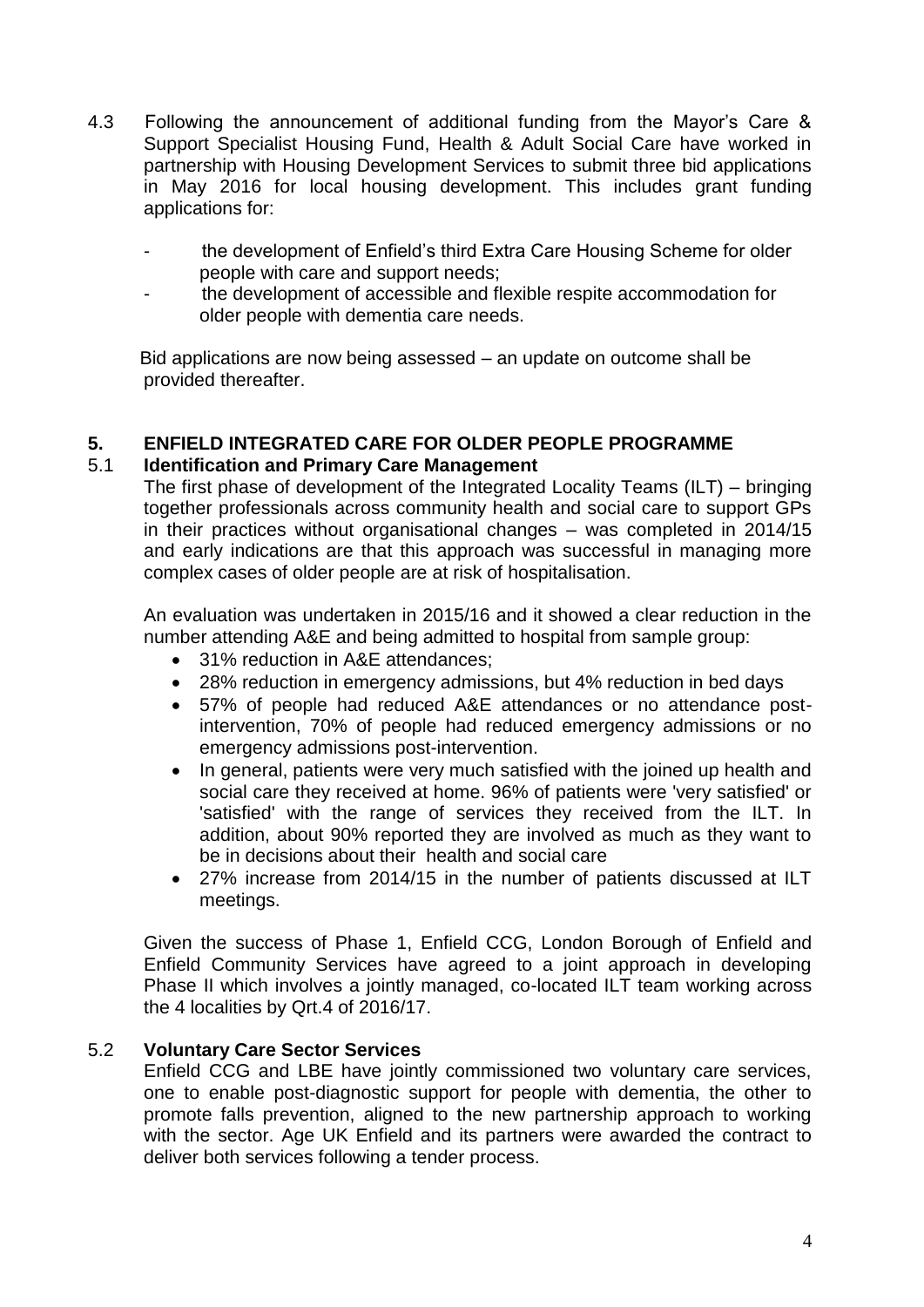Falls prevention Service is focused around primary prevention for frail/older patients who at risk of (or those who have had) a fall/ fracture. The model sits within the Integrated Locality Teams to support the GPs and MDT meetings where possible and work closely with the Bone Health and Fracture Liaison Service

The service will provide drop in sessions which will be flexible for older people to attend within the community. There will be structured programmes such as Tai-Chi/Otago which will be jointly delivered by the 'Everybody Walks' Programme with LBE. The service, (which is non-clinical) has also been developed in collaboration with Enfield community falls and therapies teams as experts of Falls and Fractures.

The post diagnostic support for people with dementia service is delivered by Age UK in collaboration with partners from the voluntary sector, health and social care as part of the Integrated Locality Teams within the integrated care network.

The service supports people with dementia & their carers to navigate the care system and make choices both now and in the future about the help, care and support available to them from diagnosis onwards providing advice, information, signposting and/or advocacy.

#### 5.3 **Crisis Response Team**

The Community Crisis Response Team (CCRT) provides a rapid assessment and immediate treatment/care for (>65) patients within their own homes, and care homes. It ensures that patients have access to an alternative treatment to prevent hospital admission where it is clinically appropriate.

CCRT covers unscheduled and/or enhanced care needs between the hours of 17:00 and 2:00 Monday to Sunday 365 days a year. Response is initiated between 20 minutes to two hours (depending on triage) of the referral being made; referrals can be made by LAS, Barndoc, NHS 111, the patient's GP, Social Services, Community Matrons, NHS Trusts or other health care professionals.

The team is made up of nurses and technical instructors (TIs) augmented by social services, telecare Safe & Connected services and home care support workers, providing short term care, treatment and rehabilitation support for a range of complex and enhanced care needs in the community. The service is able to prescribe and issue medication and equipment and where necessary make onward referrals to other services. The service has seen a total of 138 since April 2016.

#### 5.4 **Dementia Diagnosis Rate**

Improving the rate of dementia diagnosis is a key performance indicator in Enfield's Better Care Fund Plan,. Enfield CCG works very closely with our GPs to continue to improve dementia diagnostic rates and ensure that patients are able to access the help and support they need. There has been a significant improvement from 45% in 2014/15 to 66.6% as of May 2016/17.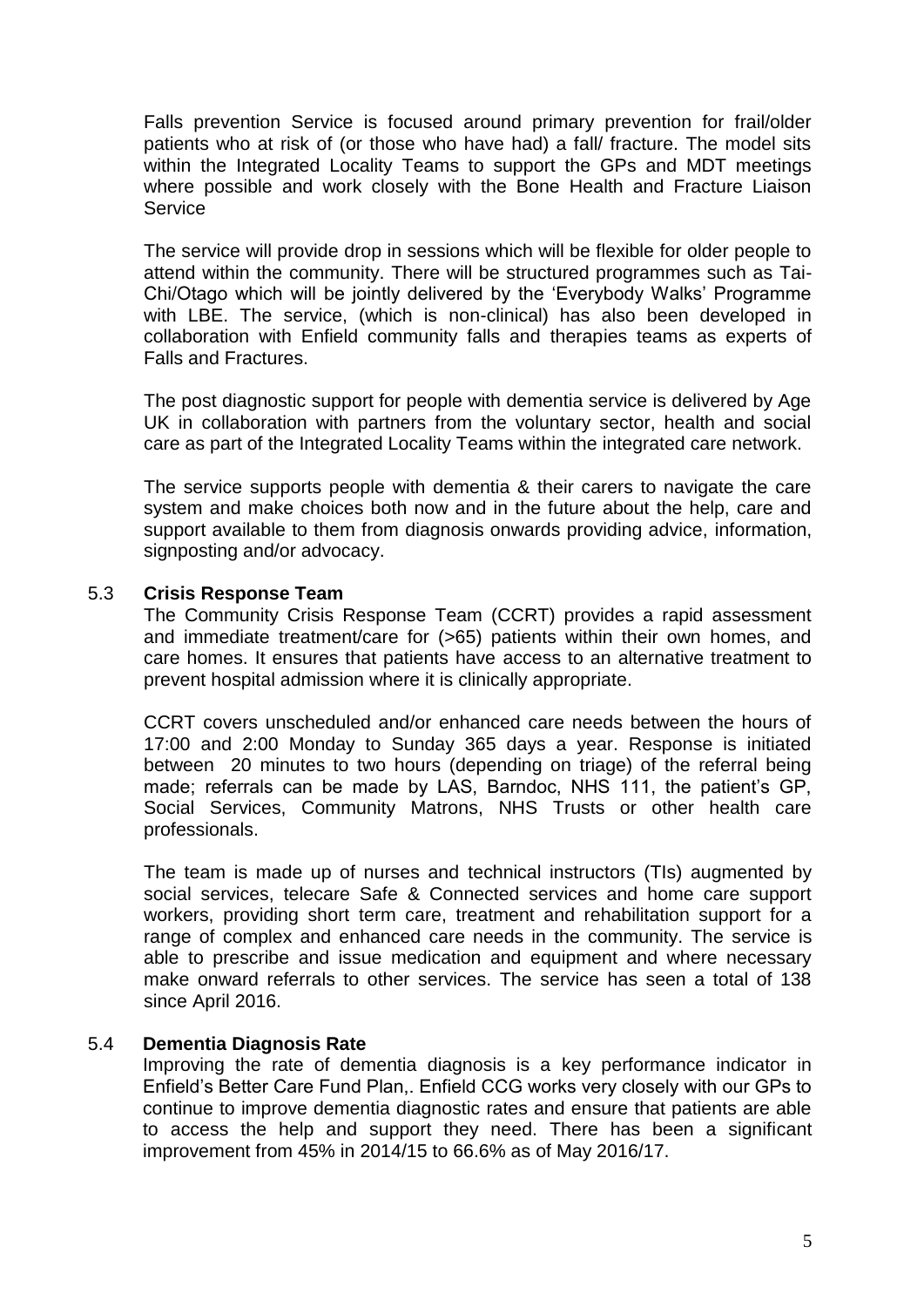# **6. PUBLIC HEALTH**

# 6.1 **Family Nurse Partnership (FNP) service**

On the 14<sup>th</sup> June the Council's first cohorts, that received support from the Family Nurse Partnership team, graduated - 18 young Mothers and toddlers.

This specialised service works with 100 vulnerable young Mothers under 20 years old from pregnancy until the child is two years old and their family (if possible). They are supported in parenting and interpersonal skills, accommodation, education and employment.

To date there have been 4 young mothers in the programme that were LAC and under section 20 (In voluntary care or no family in the UK).

A cost/savings analysis was carried out on a sample of the recent graduates:

- If, say, 50% of those that had graduated had not enrolled on the programme and had been taken into foster care this would have cost the Local Authority in the region of £280,800 per year. (This is averaged out at £600 per placement per week)
- If each of the sampled 9 had been accommodated in a mother and baby foster placement this would have cost £421,200 per year. (Average cost being £900 per week per placement)
- If all sampled 9 had been placed into Local Authority residential care this would have cost £1.17million per year (average being £2,500 per week per placement).

These samples do not take into account any issues that may raise the cost of Specialist Foster care for those with serious mental health, sexualised or aggressive behaviours.

Other services that FNP work with during the young person enrolment are:

- Housing, social care, YOT, Solace, police, substance misuse, sexual health services, CAMHS, IAPT, acute mental health services, School Nurses, Education Welfare.

As evidenced in the recent 'Building Blocks' trial (RCT, Oct 2015), FNP is known to identify safeguarding risks early and prevents child maltreatment through the intensive work of the Programme.

It could, therefore, be presumed that enrolling onto the FNP programme assisted in keeping these vulnerable young parents away from gangs, youth offending, improving their health and that of their child.

Educational attainment levels of children born to mothers who are enrolled onto the FNP programme are known to achieve at least that of their peers' average, but early signs are that they are achieving above average levels.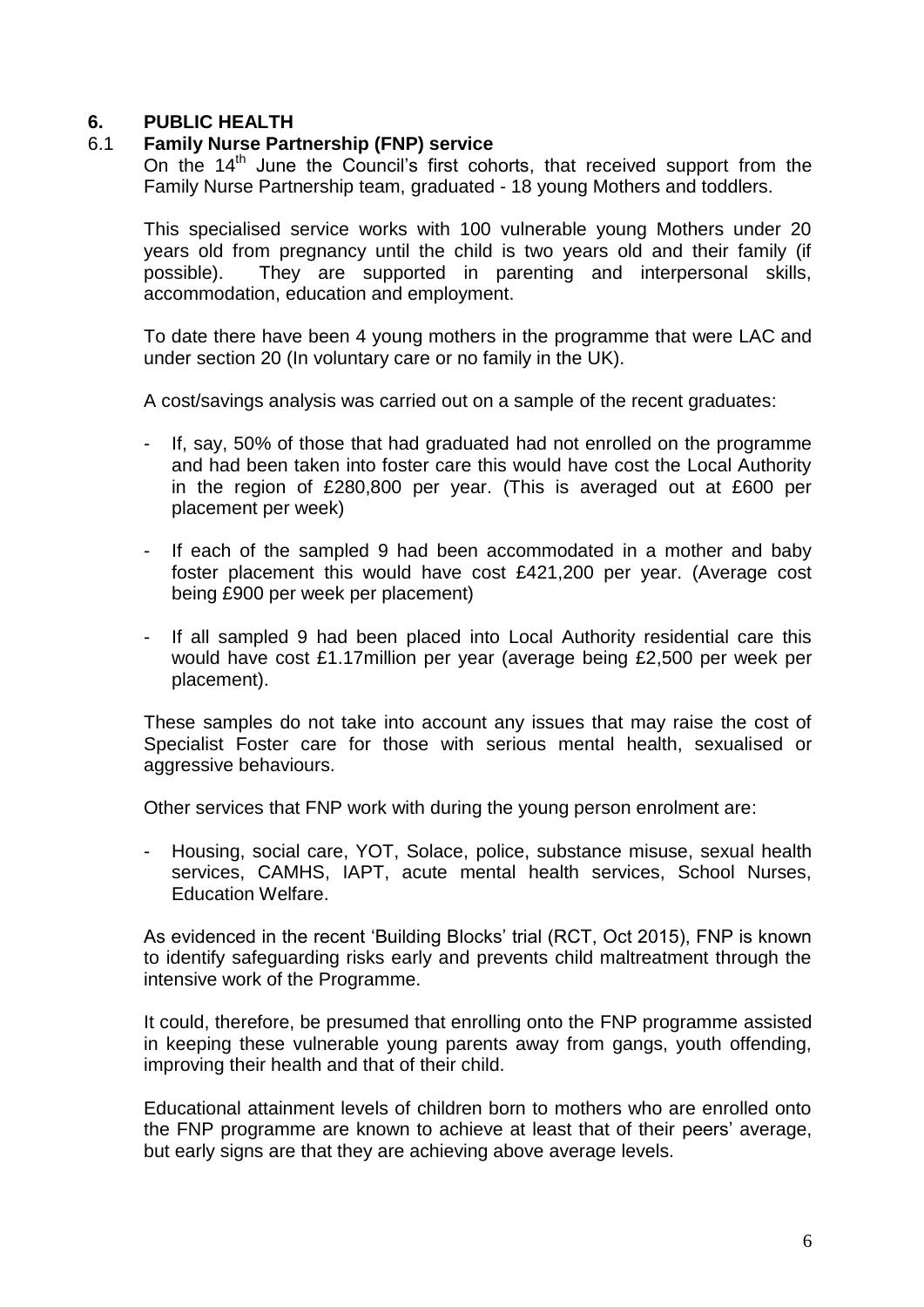Raising aspirations within this vulnerable group of parents is key to changing the life chances of these babies.

There are currently 98 young women either fully enrolled or preparing to enrol onto the programme.

#### 6.2 **Sexual Health – Condom distribution in-borough**

The borough's condom distribution scheme is currently being reviewed. The service was launched in 2009 and during its tenure has been relocated two times, which has affected activity.

During a survey, young people told staff that they do not go to clinics for condoms because they have a long wait, fill out too many forms and answer too many questions just to get free condoms. They also don't like 'hanging around' in waiting rooms as they don't know who is going to see them and make judgements about why they are at the clinic – they just want to be able to access condoms quickly.

The service has to be easily accessible i.e. open after school until 5pm every day with a late night openings. Registration should be quick and easy to understand.

The Teenage Pregnancy Team reported that the service has significantly declined since being moved to the Claverings site.

| Year                           | Total                | Total no. of       |
|--------------------------------|----------------------|--------------------|
| and                            | <b>Registrations</b> | <b>Condoms for</b> |
| location                       | for Enfield          | <b>Enfield</b>     |
| 2009/10                        |                      |                    |
| 1 <sup>st</sup> year of scheme | 256                  | 3,053              |
| <b>Ponders End High St</b>     |                      |                    |
| 2010/11                        | 554                  | 10,305             |
| <b>Ponders End High St</b>     |                      |                    |
| 2011/12                        | 678                  | 12,580             |
| <b>Ponders End High St</b>     |                      |                    |
| 2012/13                        | 367                  | 8,517              |
| <b>Enfield Highway Library</b> |                      |                    |
| 2013/14                        | 480                  | 10,987             |
| <b>Enfield Highway Library</b> |                      |                    |
| 2014/15                        | 393                  | 8,082              |
| <b>Claverings</b>              |                      |                    |
| 2015/16                        | 249                  | 5,861              |
| <b>Claverings</b>              |                      |                    |

As the sexual health lead provider for the borough, North Middlesex has taken all of this feedback on board and is working with the Teenage Pregnancy team, designing a delivery model for Enfield clinics that will make registering and accessing condoms easier.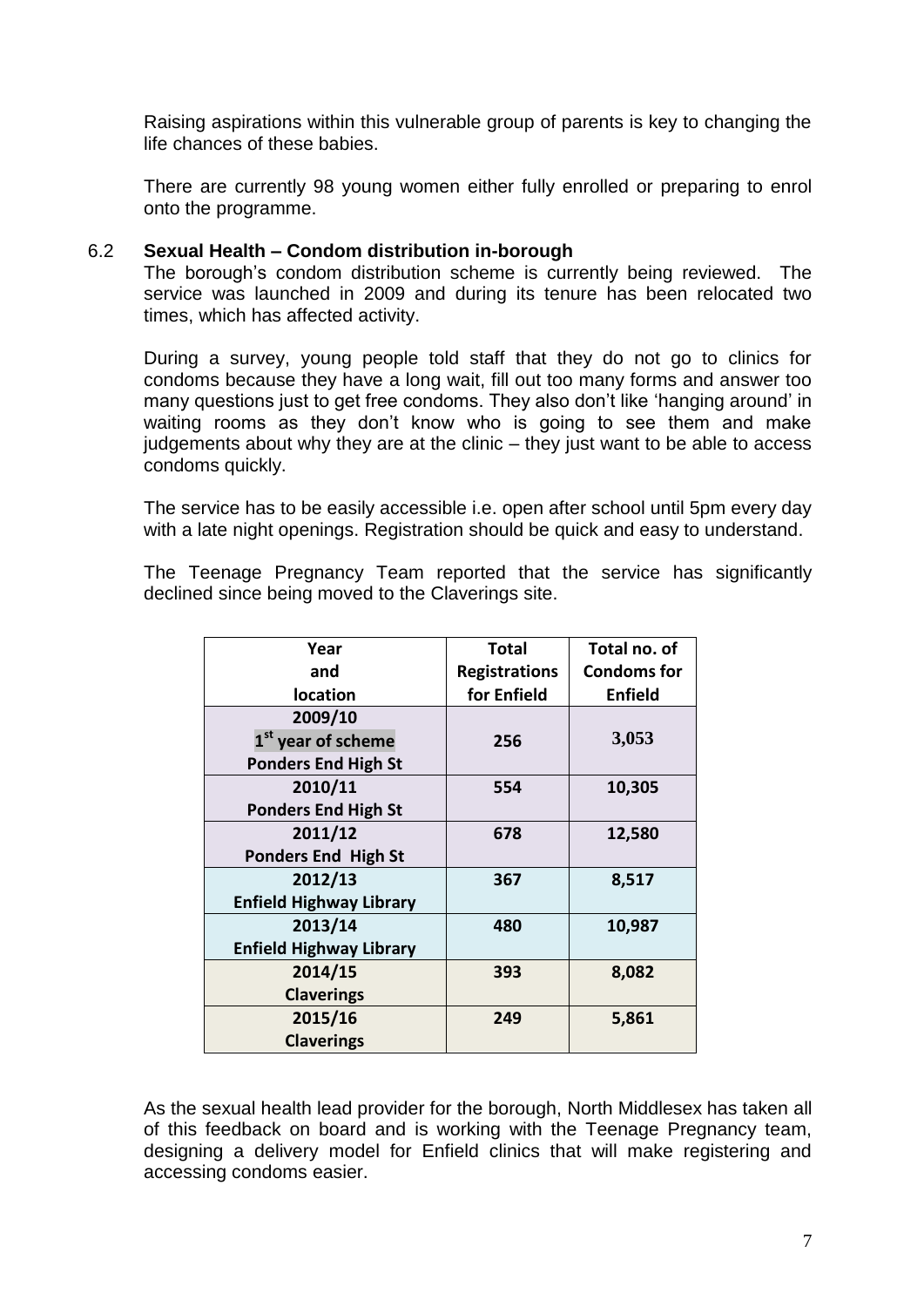# **7. SERVICE AREA COMMISSIONING ACTIVITY**

# 7.1 **Older People – Dementia**

7.1.1 NHS Enfield CCG has been working with GPs to identify those patients with a formal diagnosis of dementia who need to be added to individual GPs Dementia Registers, as well as those individuals who may need to be assessed for a formal diagnosis from the Memory Service. The Review indicated an improvement area was post-diagnostic support for people with dementia, and a voluntary sector service linked to the Memory Service is being mobilised (see Integrated Care).

7.1.2 The post-diagnostic service will support Enfield to increase the proportion of older people likely to have dementia in Enfield (estimated at around 3,000) who were known to be on GPs' Dementia Registers to increase.

The BEH-MHT led Memory Service for dementia diagnosis has achieved the appointment of an additional Consultant Psychiatrist to support the achievement of the national dementia diagnosis target, including bringing the service in line with 6 weeks to diagnosis. BEH-MHT and Enfield CCG have developed at Steering Group which is working through issues around the clinical pathway including imaging for diagnostic testing.

7.1.3 As at June 2016 the service is now achieving referral to diagnosis within 6 weeks. The steering group is currently working on a revised and updated service specification including clinical pathways and from this it is expected that further opportunities for enhancing support and guidance for service users within the framework of a system wide/partnership approach can be identified and developed.

7.1.4 The current diagnostic performance for people with dementia has improved and is currently at 58% against target. It is expected that this figure will improve further to achieve the target of 66.7%. A trajectory for this is being developed by the Steering Group.

# 7.2 **Mental Health**

- 7.2.1 The CCG has appointed a Head of Mental Health Commissioning who commences on  $4<sup>th</sup>$  July 2016.
- 7.2.2 An updated National Mental Health Crisis Care Concordat (MHCCC) has been developed and will continue to focus on the four pillars of the Crisis Care Concordat
	- [Access to support before crisis point](http://www.crisiscareconcordat.org.uk/about/#access)
	- ❖ [Urgent and emergency access to crisis care](http://www.crisiscareconcordat.org.uk/about/#urgent)
	- $\div$  [Quality of treatment and care when in](http://www.crisiscareconcordat.org.uk/about/#quality) crisis
	- $\div$  [Recovery and staying well](http://www.crisiscareconcordat.org.uk/about/#recovery)

Next Steps – Continue to work with all stakeholders across the health and social care system to ensure that clinical pathways, timescales and social/housing pathways are aligned to ensure appropriate and effective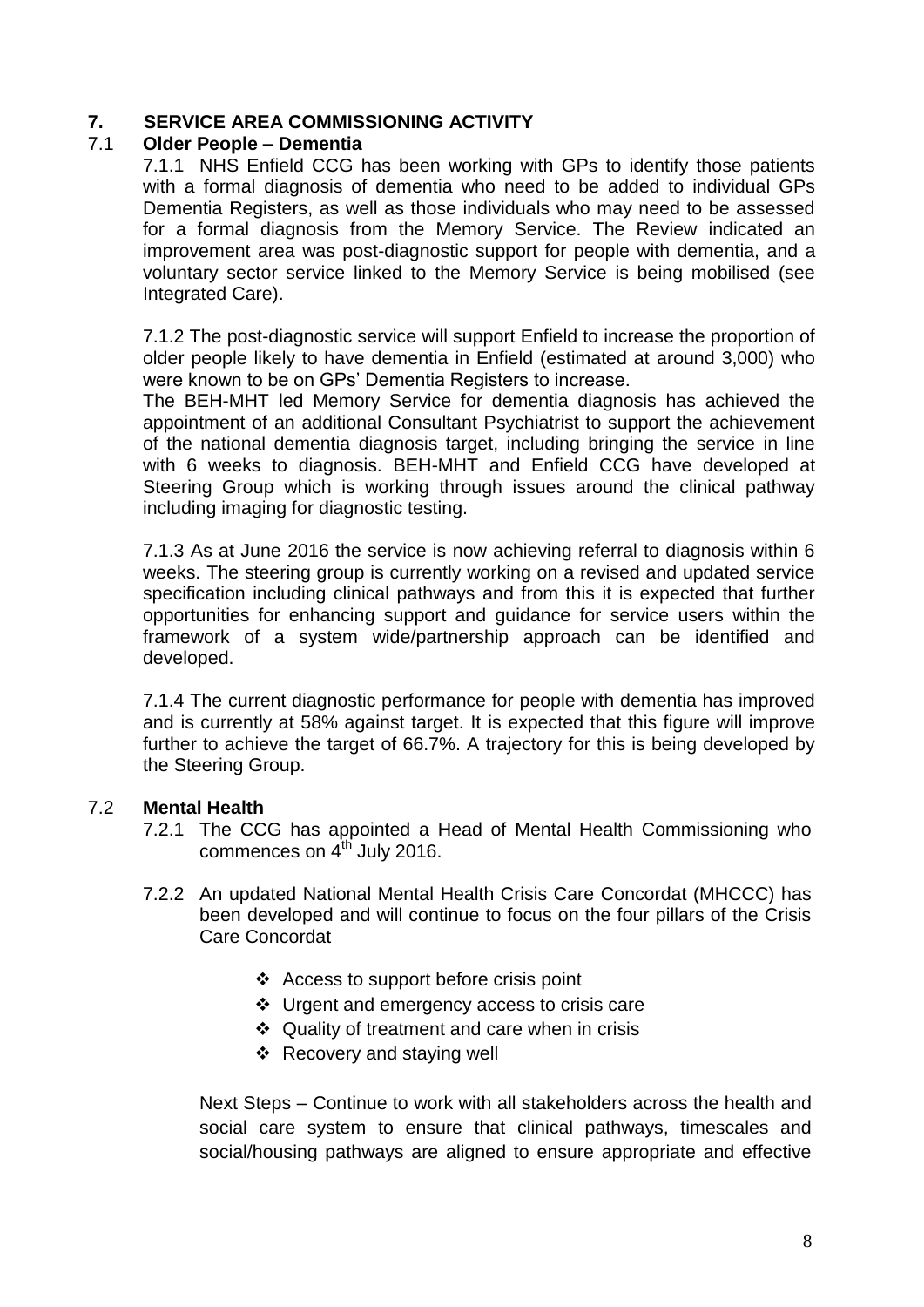communication processes to develop solutions to enable timely and sustainable discharge from inpatient beds.

The current crisis concordat plan is being formally reviewed in a system wide (Tri borough, Barnet Enfield Haringey) workshop led by Enfield CCG to be held in 18<sup>th</sup> July 2016. This workshop will focus on the 4 pillars of the concordat identified above.

The workshop will determine

- Where are we now
- Where are there gaps in the current plan
- Way forward and reporting governance structure.

7.2.3 Mental Health Complex Care Rehabilitation - Enfield CCG with BEH-MHT has commenced a Steering Group to explore opportunities for this cohort of patients who are currently placed in care environments out of borough. Further detail will follow as this project is currently in its scoping stage. It is also envisaged to develop community services as part of the clinical pathway aimed at achieving independent living, including a walk in community safe haven facility.

7.2.4 Enhancing Mental Health Support in Primary Care - Enfield CCG is currently scoping what enhanced support for GP's should look like to achieve the strategic goals of more persons being able to be cared for in primary care and reducing dependency on secondary care services.

We envisage this to be in the form of mental health link workers from secondary care supporting GP's and a safe haven/crisis café type facility within Enfield.

#### 7.2.5 Mental Health – Wellbeing Centre

Initial work on scoping the potential of the Mental Health Wellbeing Centre has begun with a work plan devised for development.

Desk research is currently being undertaken looking at similar Centres around the country and the costs associated. Also researching the 'Safe Haven' model and have the Centre will dual usage, being used as a Safe Haven in the evenings and possibly weekends.

A number of organisations have expressed an interest in the development of the Centre and how they can provide support and service. Most notably The Ark (ECYPS) and North London Hospice could possibly offer their buildings for use as needed. The North London Hospice in Barrowell Green is a good model for a Wellbeing Centre in design and layout and their management have been very generous in providing information about their build and their advice.

Discussion is also taking place about the service model we wish to see implemented. A steering group will be set up for September to govern the Centre's development.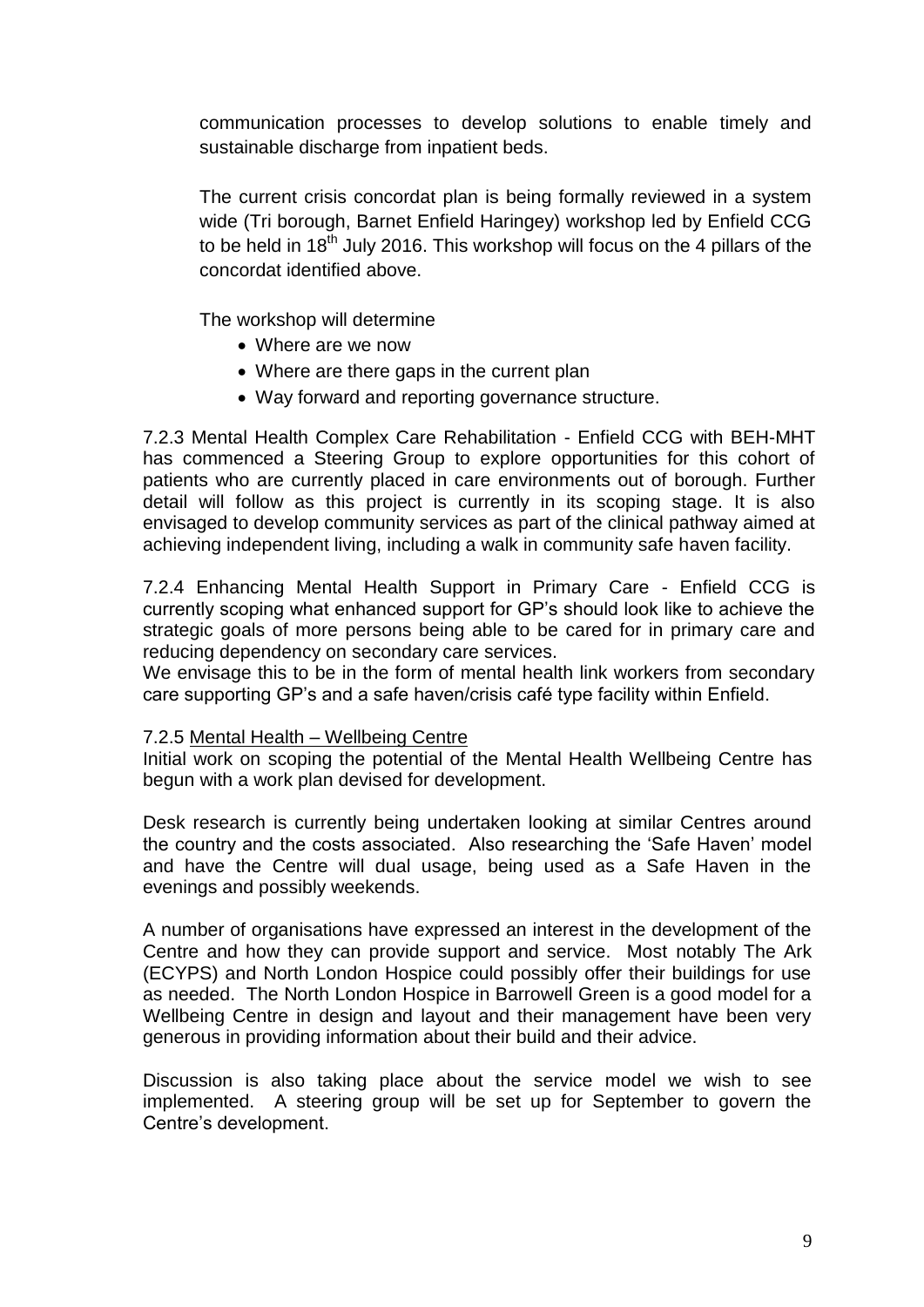# 7.3 **Learning Disabilities**

# 7.3.1 Transforming Care for adults with learning disabilities (Winterbourne View)

Enfield continues to be one of the leading areas in terms of implementation of the Transforming Care programme and the Concordat.

All age health and care Commissioners from the North Central London (NCL - Barnet, Enfield, Haringey, Islington and Camden) area are working together to develop the NCL Transforming Care Plan for people with learning disabilities.

The aim of the transformation plan is to develop a sustainable system and new model of service delivery for the NCL area that is focussed on supporting people with learning disabilities to remain healthy and well in the community and reduce avoidable admissions to assessment and treatment and inpatient services. The NCL commissioners have worked together to set a baseline for assessment and treatment and inpatient activity and we have developed key objectives that outline how we intend to reduce activity by 50% in line with the new national service delivery model. The key aims of the new national service model are:

- more choice for people and their families, and more say in their care;
- providing more care in the community, with personalised support provided by multi-disciplinary health and care teams;
- more innovative services to give people a range of care options, with personal budgets, so that care meets individuals' needs;
- providing early more intensive support for those who need it, so that people can stay in the community, close to home;

• but for those that do need in-patient care, ensuring it is only for as long as they need it.

Enfield handed over SRO lead for delivery of the NCL Transformation plan at the beginning of May and we continue to share our good practice with our NCL partners.

#### **Municipal Journal (MJ) Local Government Achievement Awards 2016**

Enfield Council was short listed as a finalist for the Municipal Journal (MJ) Local Government Achievement Awards 2016. We outlined our approach to delivering our Transforming Care Programme for people with learning disabilities in the "Delivering Better Outcomes" category. We received a Highly Commended Award at the ceremony on the 16<sup>th</sup> of June 2016. We have also been shortlisted as a finalist for the Health Transformation Awards. The ceremony is being held on  $29<sup>th</sup>$  of June 2016.

#### 7.3.2 **Collaborative contract framework for people with learning disabilities**

Waltham Forest, Hackney and Enfield have collaborated to establish a contract framework for people with learning disabilities who require health, care and support to live independently.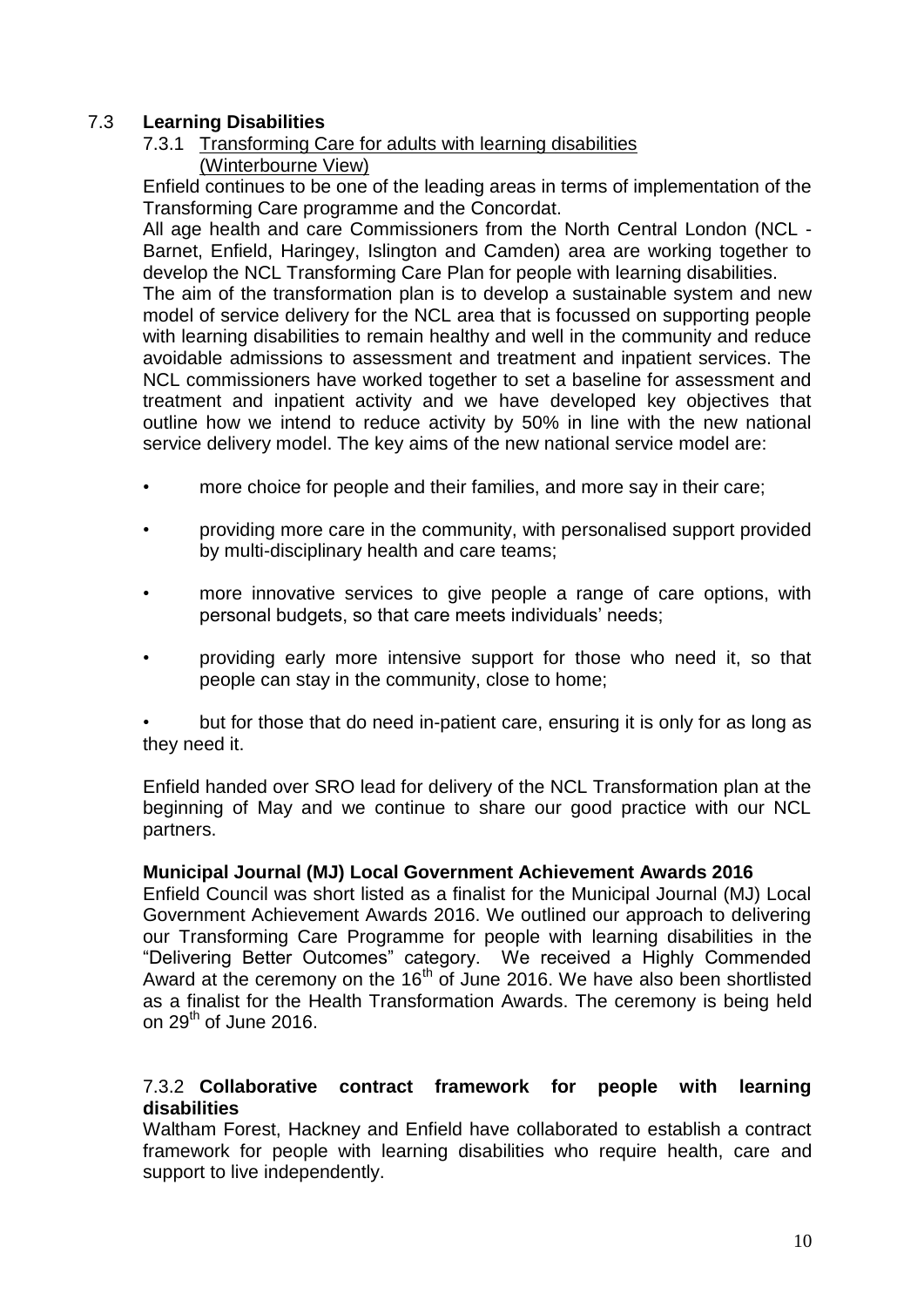The tender commenced in October and closed at the beginning of November. Commissioners from Waltham Forest, Hackney and Enfield have evaluated all the 24 bids that were submitted and shortlisted to 12 organisations. We are currently developing internal processes with a view to start drawing off of the contract framework by the end of June 2016. Experts by Experience (Parent / Carers and people with learning disabilities) were supported to take part in the procurement and the interview process, and actively contributed towards evaluation.

The aim of the contract framework is to diversify the local supported living market and improve quality, safety and efficiency outcomes for people with learning disabilities who meet the eligibility criteria for specialist health and care. Enfield CCG will be able to utilise this contract framework also.

Islington has expressed an interest to join the contract Framework. Following a presentation by Enfield's LD commissioner at a meeting in May of the NCL learning disabilities commissioner's network, Camden and Barnet are also considering joining the framework.

#### 7.3.3 **New developments**

Commissioning is currently working in partnership with the Council's Housing Gateway to develop a process for accessing accommodation through this means. We are also in communication with the Housing Policy team to ensure that people with learning disabilities can access housing and housing advice, advocacy and support where necessary.

#### 7.3.4 **Implementation of the Joint Strategy for People with Autism**

Commissioning is working with a local voluntary and community sector provider - One-2-One - to implement the strategy for adults with autism.

- a. We are developing a set of standards and principles for practitioners to work towards when supporting someone with autism. Membership includes: ILDS, BEHMHT, Royal Free London, Social care workforce, Children's and young people clinicians and experts by experience.
- b. The Peer Support Group network that is jointly facilitated by One-to-One and the National Autistic Society (NAS) now have over 60 members. The peer support group is arranging drop in sessions across Enfield and an event that is funded by Enfield Council's Autism Innovation fund where self- advocates will be testing technology and apps that are designed to support people with autism to self- manage and prevent episodes of low level anxiety and depression. The peer support group are aiming to prepare an overview of this research in a report that summarises their views of how effective this technology is. This report will be transposed into accessible formats and will be shared with the Council and MH Trusts and special interest groups with a view to contributing towards providing information about the different options and assistive technology available to support people with autism to remain healthy and well in the community.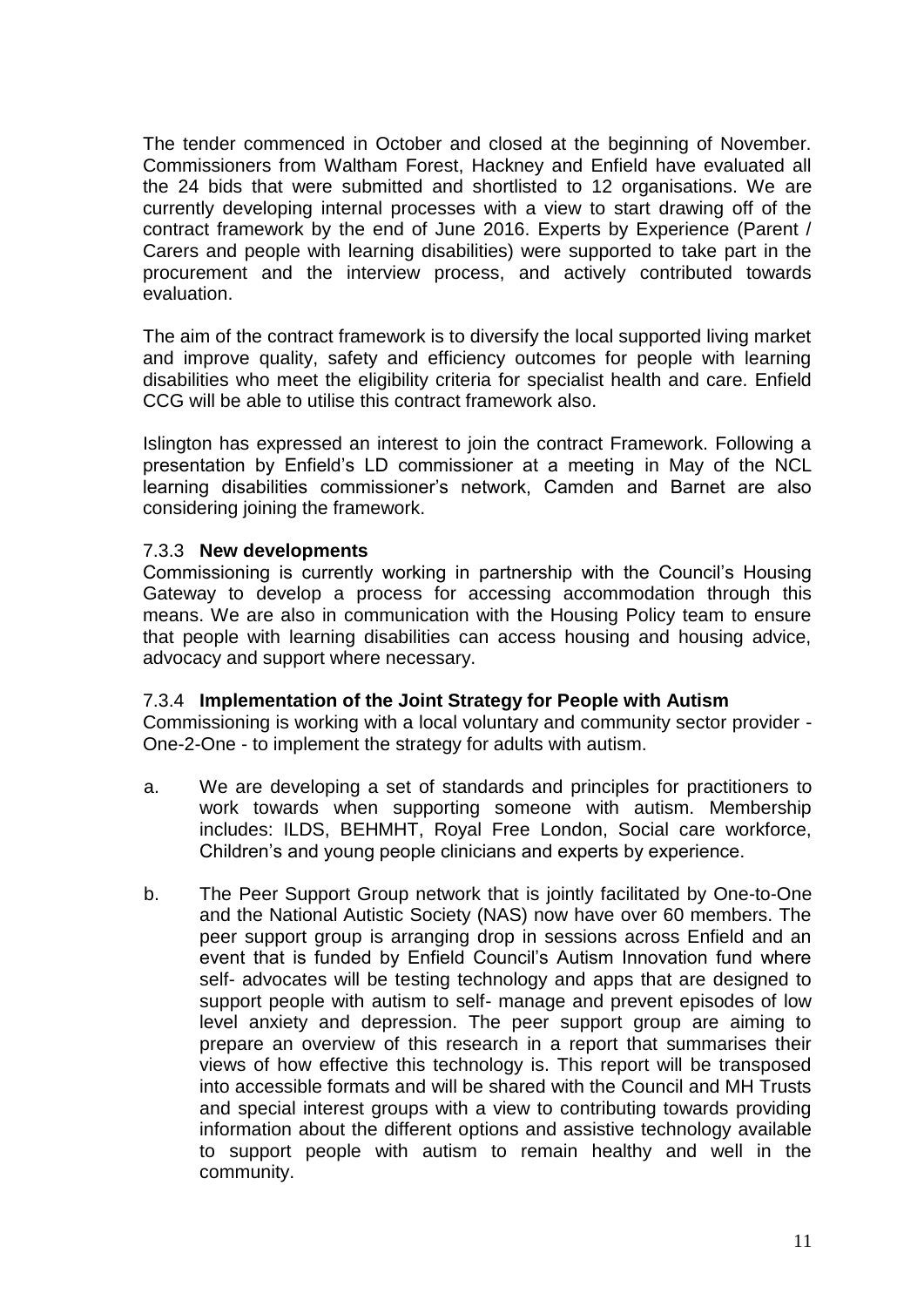c. Commissioners from across Barnet, Enfield and Haringey are working together to identify existing demand, access, trends, activity and expenditure for people with autism. This information will inform pathway redesign with a commitment to commissioning more local provision for diagnosis and post-diagnostic support. The Enfield Practitioners working group have drafted a model for delivering local autism diagnostic and post-diagnostic support options and Commissioners are now considering options for taking this forward. The draft model includes:

> - screening and self- management tools that can be used by individuals, GP's, Health and Care Navigators and support workers

> - health and care professionals for people who meet the eligibility criteria for health and / or care services

- VCS support hub and peer support networks
- d. The Autism Steering Group hosted a very successful conference on the 6<sup>th</sup> April. This was very well attended and feedback has been very positive. The Autism Team (Practitioners Working Group) has been established and three meeting have been held. The monthly drop in session is now up and running and well attended.

#### 7.4 **Children's Services**

- 7.4.1 Joint Enfield Council and CCG Strategy for Emotional Wellbeing and Child and Adolescent Mental Health for 0-18 year olds in Enfield Implementation of the plan is being progressed through the CAMHS Partnership Group, which is in in turn accountable to the Joint Commissioning Board. The recruitment has begun for STAY (Strengthening the Team Around You) and SCAN (Neurodevelopmental conditions).
- 7.4.2 Transforming Care -

The Transforming Care work focuses on CYP with mental health, autism and learning disabilities conditions and at risk of mental health inpatient or other out of borough residential placements. A Transforming Care North Central London Wide Implementation Group has been set up to coordinate the work. A local Enfield working group will be set up shortly. There are monthly discussions about young people is held at the Complex Issues Panel.

7.4.3 Strengthening the Team Around You (STAY) (formerly the Enhanced Behaviour Support Service) This service will work closely with the Joint Disability Service, education services, and adult and transition services. As above, BEH Mental Health Trust is re-advertising posts.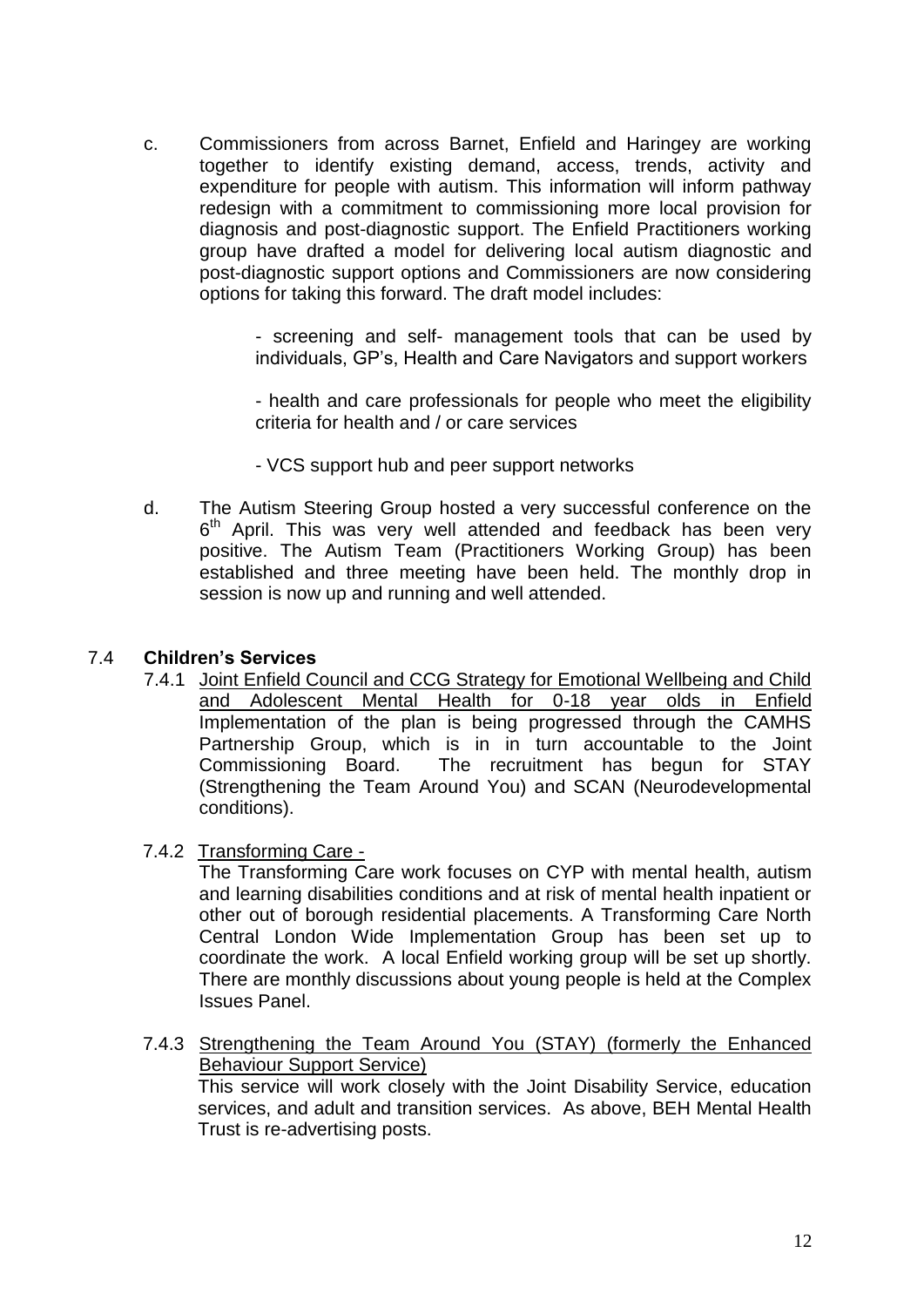# 7.5 **Early Help Strategy 2016-19 (Age coverage: 0 – 19/25)**

Early Help in Enfield is defined as:

*"Intervening early and as soon as possible to tackle problems emerging for children, young people and their families or with a population most at risk of developing problems. Early intervention may occur at any point in a child or young person's life".*

The Draft Early Help Strategy 2016-19 (the 'Strategy'), sets out the role and purpose of Early Help in Enfield, providing 16 recommendations to address the urgent need for a renewed focus and alignment of services because of the changing context within which all partners are working.

This would ensure our Early Help offer remains sustainable, effective and continues to meet the needs of service users.

As well as key challenges and areas of improvement identified with the support of partners, drivers for creating the Strategy include:

- Financial pressures and reduced resourcing levels across all partner organisations
- The transformation agenda across public services
- The recommendations of the Munro, Family Justice and Allen Reviews
- Ofsted recommendations
- Government focus on "Troubled Families"
- Review of Early Help for Under 5s

There is further work to be completed in order to produce an action plan and ensure continued strategic alignment of the Strategy. We are currently conducting analysis of our mapping and anticipate having an action plan and final Strategy by October 2016.

The Strategy will be owned by the Enfield Safeguarding Children Board (ESCB) and has been reviewed by the Children's and Education DMT. It is recommended given the role and remit of the Health and Wellbeing Board, that the Board also have some oversight of the Strategy (see Appendix 1 for further information).

# **7.6 DRUG AND ALCOHOL ACTION TEAM (DAAT) –**

#### 7.6.1 Performance for Drug Users in Treatment

The NDTMS ratified data for the 12 month rolling period April 2015 to March 2016 has confirmed that:

The DAAT has seen 1077 Drug Users In Treatment during the year; 63 more than the end of year target.

The Successful Treatment Completion Rate for the end of the year was 26.0% which is 4.6% above the target. It is 6.7% above the London average and 10.8% above the National average.

Our ranking for Successful Treatment Completions for the end of year performance confirmed that Enfield reached 6th place in London.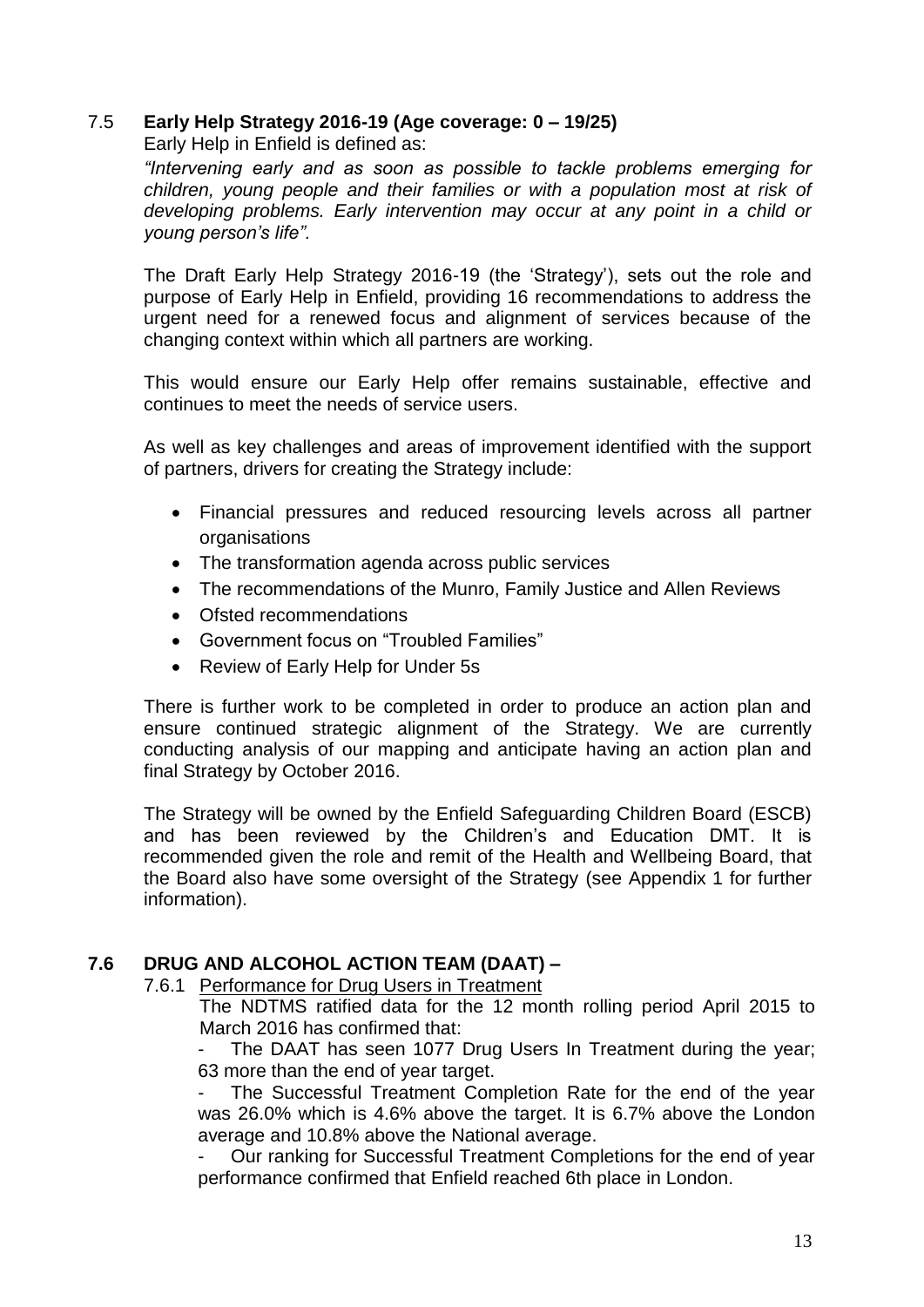The Numbers of Drug Users in Treatment and the Successful Treatment Completion rate for Enfield DAAT is summarised in Fig.1 below:-

#### **Fig. 1: Successful Completions All Drug Users (Partnership)**

|                                     | Apr 2014              | <b>Apr-15</b>  | <b>Apr 2015</b>       |
|-------------------------------------|-----------------------|----------------|-----------------------|
|                                     | to<br><b>Mar 2015</b> | to<br>$Mar-16$ | to<br><b>Mar 2016</b> |
| Partnership                         | <b>Baseline</b>       | <b>Actual</b>  | <b>Target</b>         |
| Number of Successful<br>Completions | 177                   | 280            | 217                   |
| <b>Numbers in Treatment</b>         | 977                   | 1077           | 1014                  |
| % Successful Completions            | 18.1%                 | 26.0%          | 21.4%                 |
| % London Average                    | 19.6%                 | 19.3%          |                       |
| % National Average                  | 15.8%                 | 15.2%          |                       |

#### 7.6.2 Numbers of Alcohol Users in Treatment

The Alcohol performance has remained good with 338 users In Treatment for the latest ratified NDTMS period for April 2015 to March 2016.

There has been a marked improvement in quality from the Baseline with Alcohol Successful Treatment Completions now at 50.0%. This is 7.9% above the London and 10.8% above the National averages. The London ranking now stands at 7th for this measure.

The Numbers of Alcohol Users in Treatment and the Successful Treatment Completion rate for Enfield DAAT is summarised in Fig. 2 below:-

|                                  | Apr 2014<br>to  | <b>Apr-15</b><br>to | <b>Apr 2015</b><br>to |
|----------------------------------|-----------------|---------------------|-----------------------|
|                                  | <b>Mar 2015</b> | $Mar-16$            | <b>Mar 2016</b>       |
| Partnership                      | <b>Baseline</b> | <b>Actual</b>       | <b>Target</b>         |
| Number of Successful Completions | 113             | 169                 | 122                   |
| Numbers in Treatment             | 326             | 338                 | 326                   |
| % Successful Completions         | 34.7%           | 50.0%               | 37.4%                 |
| % London Average                 | 39.3%           | 42.1%               |                       |
| % National Average               | 39.2%           | 39.2%               |                       |

# 7.6.3 Number of Young People in Substance Misuse Treatment

The NDTMS ratified data for the number of Young People In Drug or Alcohol Treatment for Q4 2015/16 has further increased to an all-time high of 208. This increase corresponds to a 14% improvement while Nationally the number of Young People in Treatment has declined in the same period by 7%.

The Planned Treatment Exit rate has slightly decreased to 81% but this is still 2% above the National average which shows acceptable progress in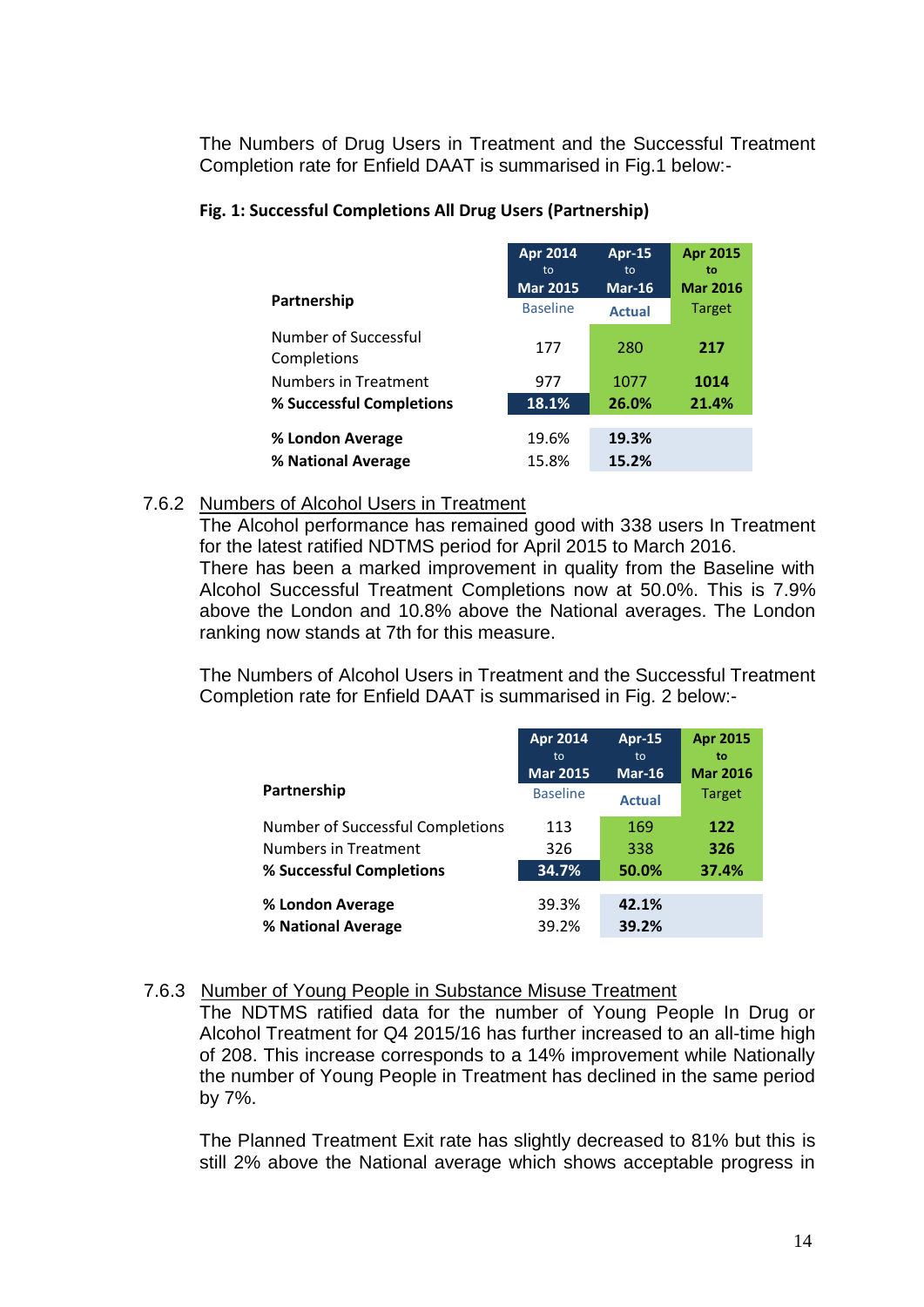young people's substance misuse provision given the overall achievement in quantitative growth.



# **DAAT Young People Planned Treatment Exits**

# **8. REPROVISION PROJECT**

- 8.1 Building works continue on the build of a new 70 bed care home on the former Elizabeth House site in eastern Enfield. Morgan Sindall is now in week 43 of the build programme and practical completion remains on target for  $28<sup>th</sup>$  October 2016. The roof structure has been completed and internal room partitions are ongoing on ground and first floors; this month brickwork and window installation is due to commence.
- 8.2 Communication and Engagement activities continue:
	- $\triangleright$  Regular newsletters circulated to local neighbours
	- $\triangleright$  The topping out ceremony was held on 12<sup>th</sup> May.
	- Update briefings were held with residents, families and friends at both Coppice Wood Lodge and Bridge House.
- 8.3 The Planning & Commissioning hub are working to launch the tender to secure a provider to deliver Residential and Nursing Care services from this home. The Council has actively engaged with the Market to better understand why previous attempts to secure a Provider have been unsuccessful. As a result, the team are working to refine and modify requirements where practical to make this opportunity as attractive as possible to potential providers. Contract award is anticipated October/November 2016.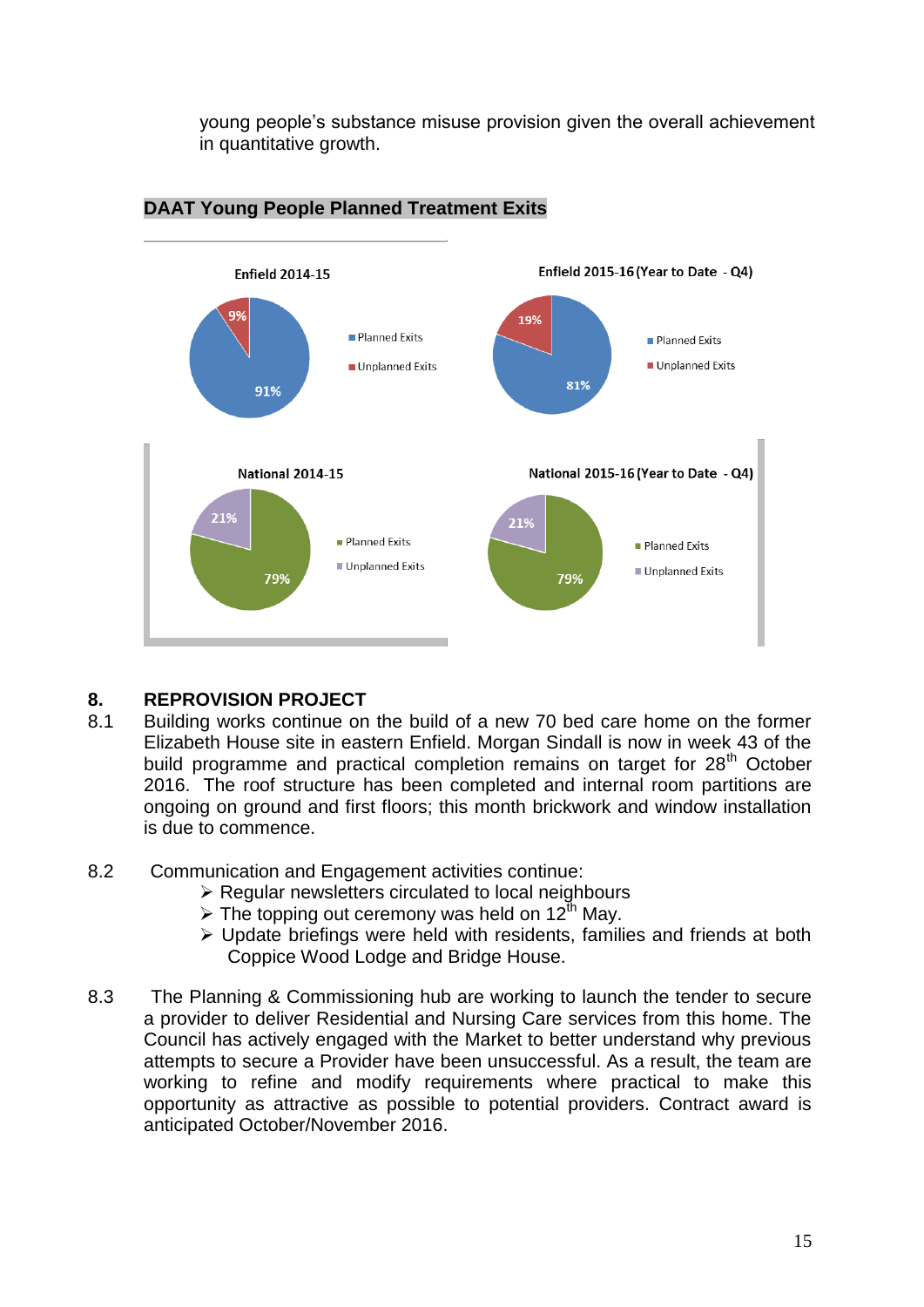# **9. VOLUNTARY & COMMUNITY SECTOR STRATEGIC COMMISSIONING FRAMEWORK (VCSSCF)**

Further to the update provided in the last report:

Two consultation events were held, in partnership with Enfield Voluntary Action, in January this year where the sector was asked for its views over areas for investment and commissioning. From those workshops the following outcomes for recommissioning were agreed:

- Helping People Continue Caring
- Supporting vulnerable adults to remain living healthily and independently in the community including avoiding crises
- Supporting people to improve their health and wellbeing/improving selfmanagement
- Helping Vulnerable Adults to have a voice
- Preventing Social Isolation
- People recover from illness, safe and appropriate discharge from hospital
- Increased and improved information provision

A follow up event was held in April and these intentions were communicated to the sector along with the following information on how the commissioning will be structured:

- One contract will be awarded for each outcome
- Partnership/consortia bids are strongly recommended and will be weighted in the tender process
- Outcome based events are organised for mid/late July prior a chance to meet others interested in each outcome and work together. These sessions will be chaired by the Institute of Public Care and will look at forming successful consortiums as well as the outcomes themselves.
- Support around bid writing and tender process will be organised from **September**
- New monitoring arrangements with guidance published alongside new contract to demonstrate effectiveness and impact
- Specifications will be published by the end of July/beginning of August
- New services commissioned by 2017/8 financial year
- In addition, each lead partner of the successful bid will be offered additional funding for leadership costs (as part of the strategic funding for Age and Disability). Amounts to be confirmed but likely in the region of £10,000 per annum

The intention is to commission intervention services to meet all needs from all communities. Discussion is still on-going with Enfield CCG about joint commissioning arrangements, something HHASC is very keen on. Commissioners will be looking at how to spend the limited resources available in order to achieve the greatest impact. This will require collaborative and joined up working from the voluntary and community sector in order to meet the requirements of the commissioning process.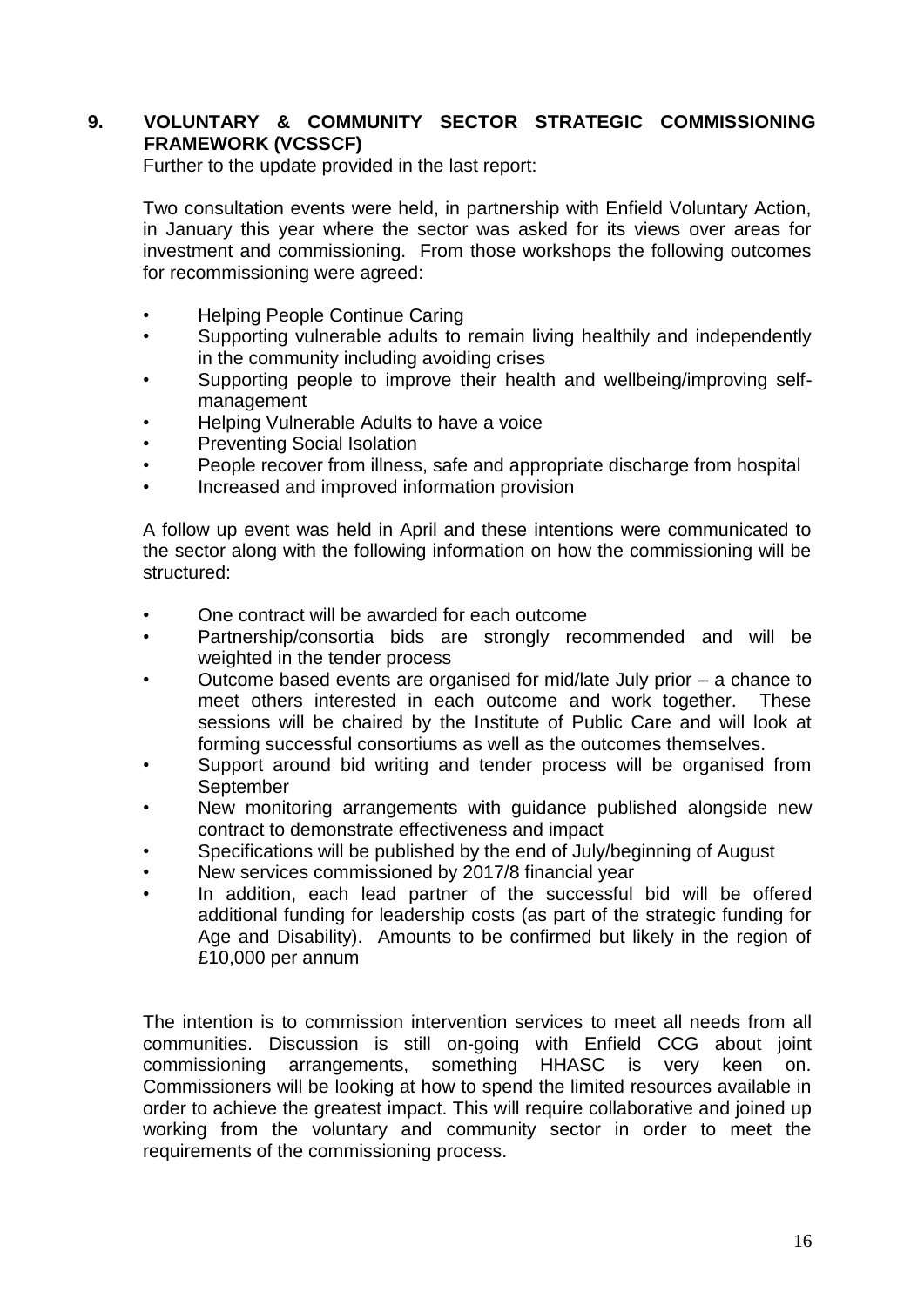In addition to prevention services, HHASC is also exploring additional opportunities to commission services that support the strategic voice of the differing age groups in the borough as well as disabled communities. The concept of a Mental Health Hub (physical or virtual) is being explored as a joint venture with the Enfield CCG which may be staffed by VCS organisations whom we grant fund. Additional opportunities for the VCS include brokerage, support planning and provision of Personal Assistants. These services will be commissioned separately to the prevention services and will not be grant aided.

# **10. SAFEGUARDING**

#### 10.1 **Annual Report**

The Safeguarding Adults Board's Annual Report 2015-2016 has been completed and is scheduled to be presented in full to the Health and Wellbeing Board on the  $5<sup>th</sup>$  of October 2016.

This document is a statutory requirement under the Care Act 2014 and sets out what the Board has done to assure itself that local safeguarding arrangements and partners act to help and protect adults in its area.

The report provides a summary of key areas: this includes the Boards accomplishments, quality assurance and organizational learning, outcome of Safeguarding Adult Reviews, the difference which has been made to adults at risk, performance data and contribution of partner statements. The future aims of the Board have been set out based upon consultation with partners and those whom use services and carers in early 2016.

#### 10.2 **Quality Checker Project Update**

The Quality Checker project moved its base from Park Avenue Disability Centre to The Lancaster Centre, which is a community hub housing charitable organisations that provide a range of outreach services. This move aims to raise awareness of the project and strengthen links and promote joint working with other volunteer projects. The volunteers of the project are looking forward to being community based and enjoying opportunities to network with volunteers from partner organisations.

#### 10.3 **Dignity in Care Panel**

The Dignity in Care Panel are Quality Checkers Volunteers who focus their visits and service reviews on LBE in-house services and whether or not they are meeting the recognised Dignity in Care Standards. The panel are working on the following service reviews and will provide feedback at the next Quality Improvement Board:

- **Mystery shopping calls to Adult Abuse Line**
- Review of Enablement Services
- Review of Brokerage services
- **Review of LBE Mental Health Drop In Service**

The work of the Dignity in Care panel is to give feedback on the customer experience and make recommendations for service improvements and highlight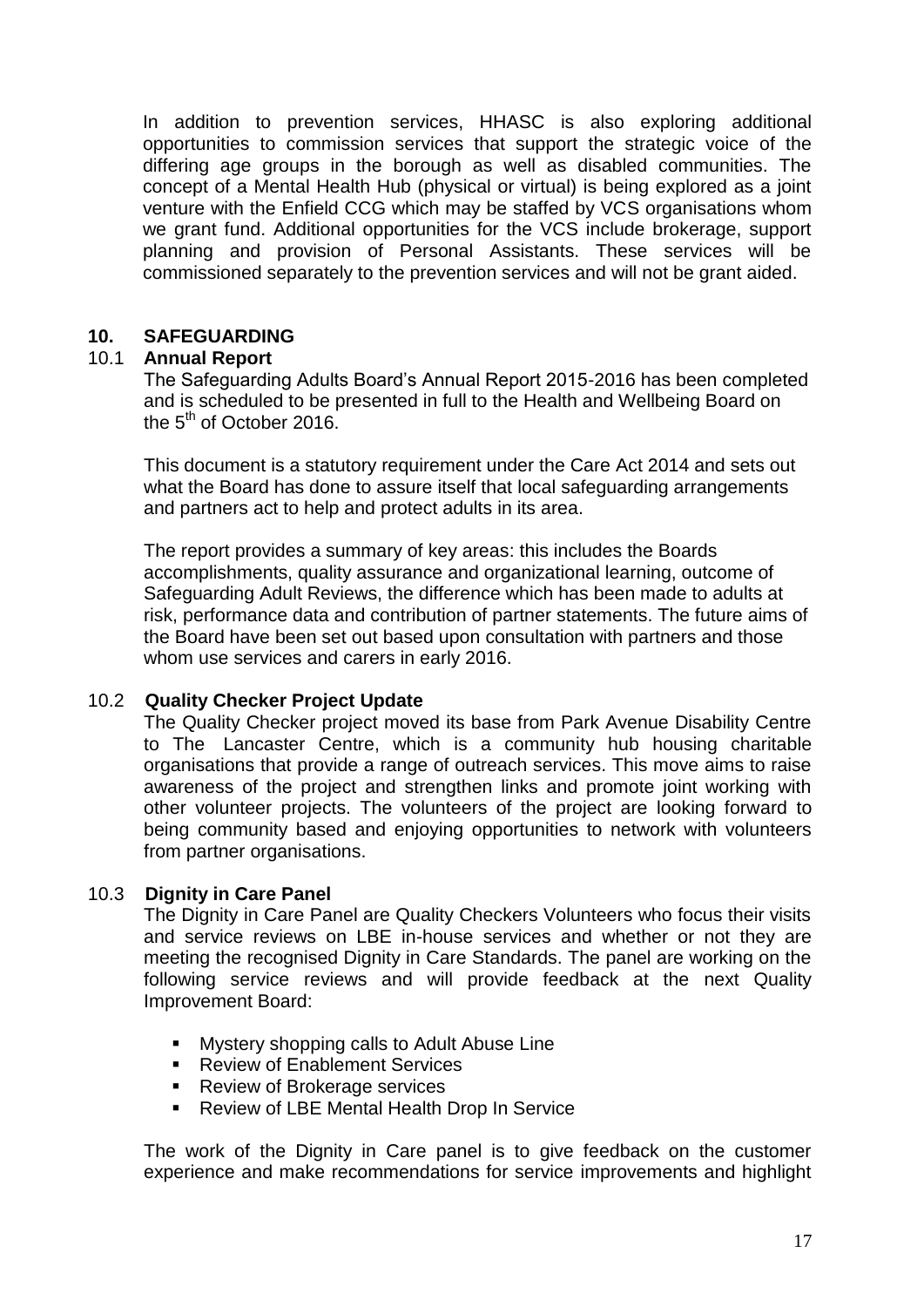good practices noted. The Dignity in Care panel work with the guidance of an independent Chair and the Volunteer Co-Ordinator

# 10.4 **Quality Checker Activities**

#### 10.4.1 Meaningful Activities in Care Homes

The Quality Checker volunteers are continuing to make visits to care homes to gather feedback on the quality of the activities provided to residents and their level of engagement with the community and residents families and friends. This piece of work is expected to take a number of months due to the in-depth nature of visits made by the volunteers.

#### 10.4.2 Hydration Working Group

The Quality Checkers continue to contribute to the work of the Hydration Working Group and have conducted a further series of visits to care homes across the borough to identify how people without verbal communication are kept adequately hydrated. The Quality Checker volunteers are also reviewing an information card being developed for care home staff giving top tips to spot signs of dehydration.

#### 10.4.3 Awareness of Safeguarding in BME Communities

It is acknowledged that it is highly likely that safeguarding alerts are under reported from people from BME communities and this has raised an opportunity for the Quality Checker project to use their skills to help to close this gap.

The Quality Checker project has successfully recruited a number of volunteers from BME communities. These volunteers will be invited to support the development of a plan to raise awareness of safeguarding in BME communities. This will include raising awareness of the safeguarding process and identifying the barriers to raise appropriate alerts and reassurances that the process is fair and non-discriminatory. This supports the Making Safeguarding Personal agenda and promotes the person centred process now operating.

#### 10.5 **Safeguarding Information Panel.**

The SIP continues to meet regularly to discuss the level of safeguarding alerts raised in the borough together with soft intelligence received. This data is used to assess the performance of providers in the borough and where necessary implement further fact finding or initiate the Provider Concerns process. The data collection and presentation for this his being reviewed to ensure that the data relied on is accurate and able to demonstrate themes of quality issues that are contributing factors to poor performance of providers. This information can then be effectively used to support the prevention of provider failure and increased safeguarding alerts being raised and allow early interventions to be deployed. Currently working groups have been established to support the prevention of safeguarding alerts and provider failures. These outcomes of these work streams will feed in to the SIP to measure the impact of prevention strategies implemented.

#### 10.6 The Adult **Multi-Agency Safeguarding Hub (MASH)**

10.6.1 The Multi-Agency Safeguarding Hub is operating from the refurbished  $7<sup>th</sup>$ floor civic centre and has a full complement of permanently appointed staff.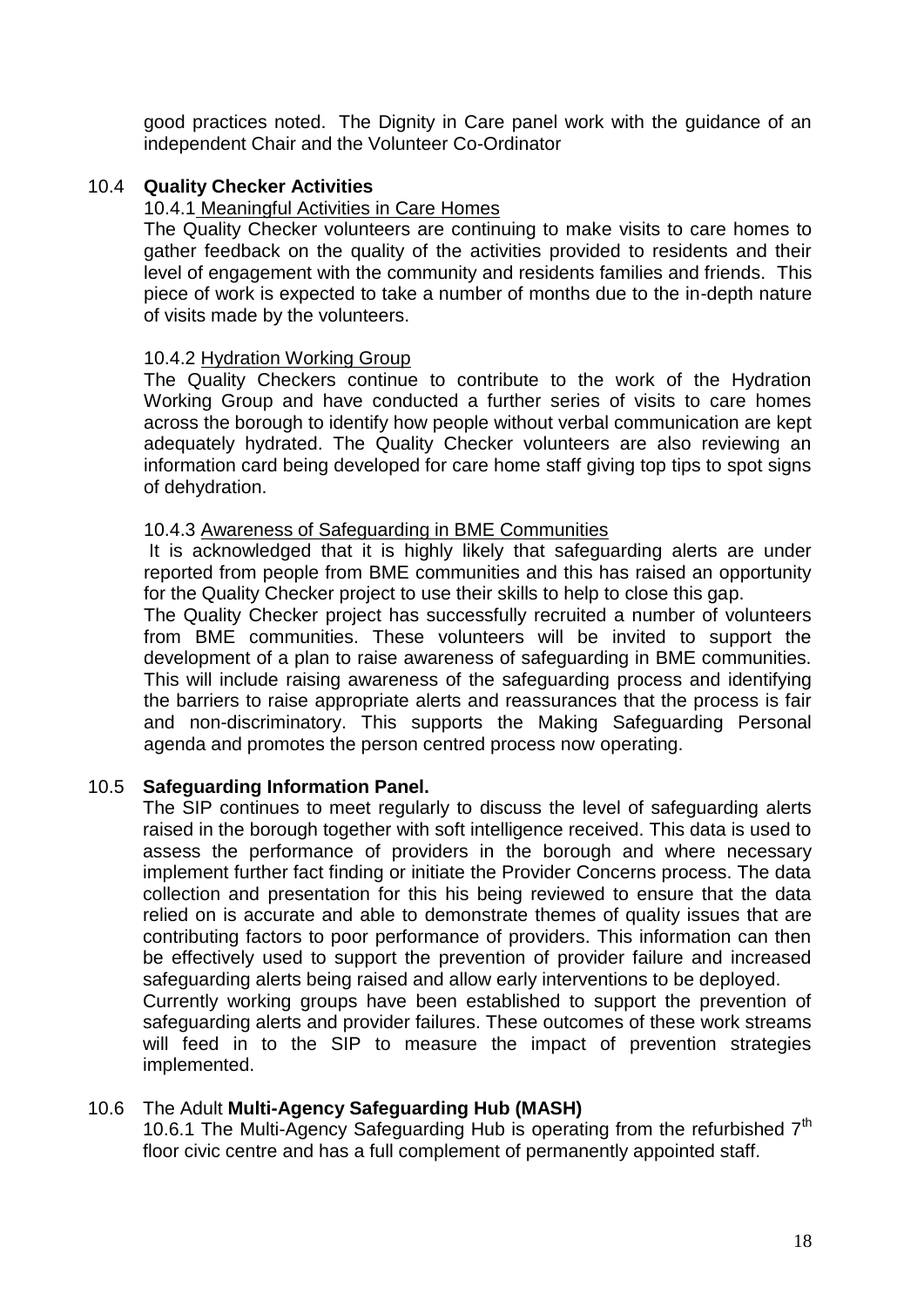10.6.2 **Referrals -** The MASH continues to receive approximately 300 referrals per month. Police risk assessments continue to be received in batches and this is causing both delay in responding to cases but also some duplication of work as the risk assessments are also being sent to Mental Health Services for action. This and other issues identified within this briefing will be addressed as part of the MASH implementation review

10.6.3 **North Middlesex Hospital -** all safeguarding concerns are now being referred directly to the MASH. North Middlesex has provided a dedicated email address for correspondence and in addition to a Safeguarding Co-ordinator, has identified Matrons to attend strategy meetings and to share information.

10.6.4 **Statistics –** A full suite of performance and activity measures had been agreed and electronic forms developed to support the MASH and its information and reporting requirements. There continue to be some delays in embedding this due to system access and reporting issues. The MASH manager does have access to system generated reports but as part of the review further work will be done to ensure performance and activity measures remain appropriate and proportionate.

10.6.5 **Partner Agencies –** MASH has continued to share and exchange information with partner agencies using the information sharing protocols in place. Response times from different agencies continue to be monitored. Communication and information sharing between children's services and the police has improved since the physical co-location on the  $7<sup>th</sup>$  floor of the civic centre.

10.6.6 **Technology -** OLM has provided a further demo of MASH solution (Guardian) and delivery of this option to support the MASH will be wrapped up on ongoing discussions with the IT provider.

#### 10.6.7 **Current Pressure Areas –**

- discussion underway to agree dedicated operational support hub support to process incoming referrals and minute taking duties;
- The volume of police risk assessments

#### 10.6.8 **Interface Meetings: these are still in place and working well:**

Interface meetings have been set up to discuss cases, to avoid drift and to agree case responsibility.

- North Middlesex Hospital fortnightly (alternate sites MASH room/North Middlesex Hospital)
- Enfield CCG weekly (MASH room)
- Weekly case management meeting with MASH managers re complex cases, receive support and guidance from seniors in MASH, CMS or Central Safeguarding (depending on the case)
- Crime Consultation (DV and police) Civic Centre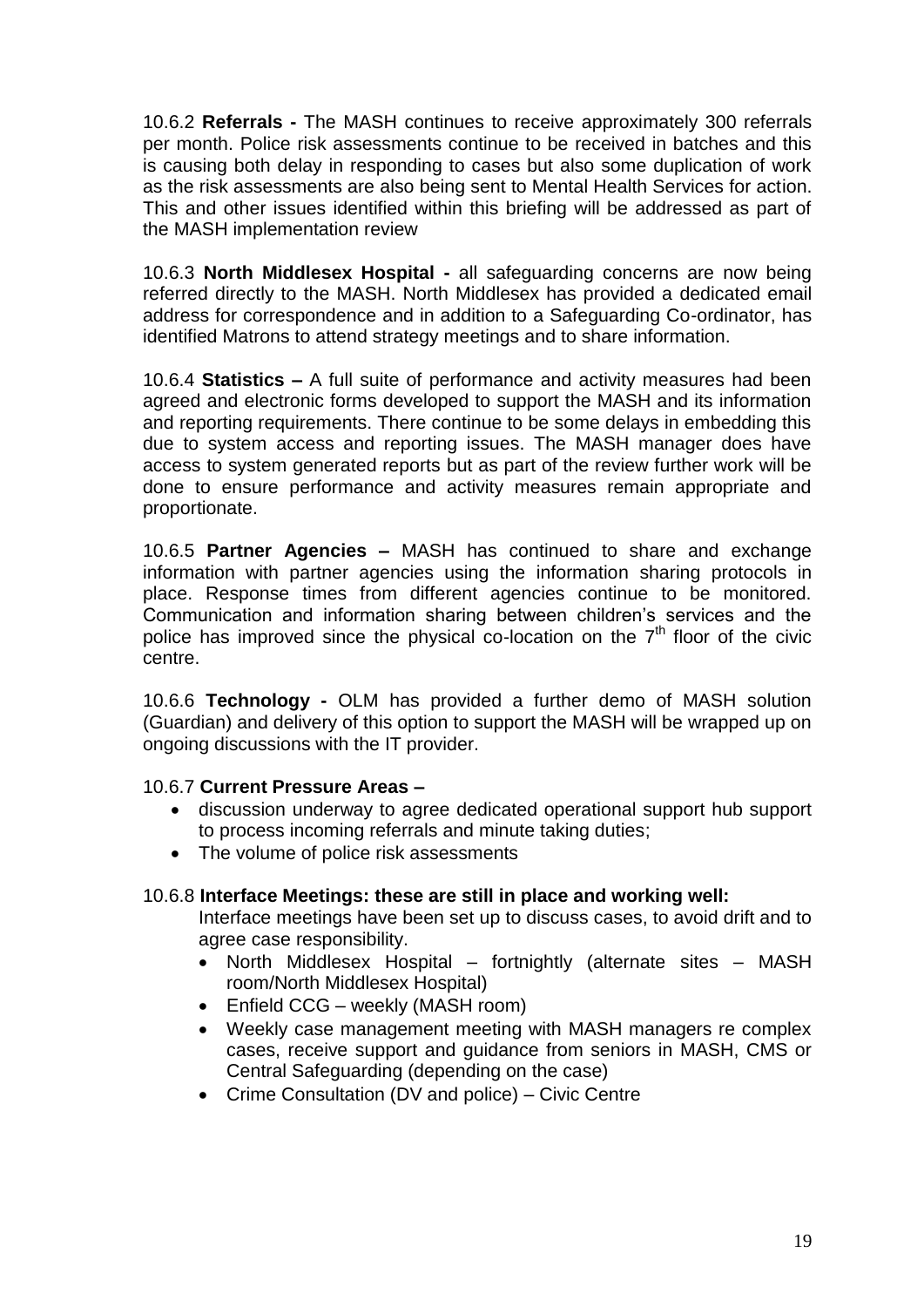# **11. CARERS**

# 11.1 The Care Act and Carers Assessments

Enfield Carers Centre is carrying out a one year pilot programme to undertake standalone Carers Assessments and have employed two members of staff to implement the programme. This contract began on the  $1<sup>st</sup>$  December 2015. The newly appointed Officers have undergone all their training and shadowing and assessments started in January 2016.

Data indicates that performance on Carers Assessments seems to have decreased in 2016/7. A review is underway to review performance and assess.

#### 11.2 Carers Week (6 to 12 June)

 $\overline{\text{Cares Week took place in the week beginning } 6^{\text{th}}$  June this year. The theme this year is 'Creating Carer Friendly Communities'.

Enfield Carers Centre undertook their usual outreach work in local supermarkets and shopping centres throughout the week. This was to increase the public awareness of carers and to fundraise. There seemed to be an increased level of support from supermarkets this year with the Centre able to be presence in the large Sainsbury's on the A10 and Ponders End Tesco. There was also outreach at North London Hospice Barrowell Green site.

Enfield Carers Centre hosted their annual Family Fun Day on Saturday 11<sup>th</sup> June outside Enfield Town Library. There were a variety of stalls, activities and entertainment. The day itself was very busy, with a bigger turn out than previous years, probably due to the good weather. There was lots of new interest in the Centre and a very positive day.

Enfield Council hosted two events – both poorly attended. The first was training for school governors around young carers where only three people attended. This highlights the need to continue to promote the young carers agenda to schools. A Question and Answer session with Ray James and other senior managers from Enfield CCG, BEH Mental Health Trust and Enfield Carers Centre attracted only four carers but a good discussion was held nevertheless. Reasons for the poor attendance when compared with last year's event have been suggested as the venue and no lunch provided. More positively, it has been stated that the Q&A sessions are usually well attended when people wish to complain so perhaps a low turnout is a positive thing!

# 11.3 Enfield Carers Centre

Statistics are from Quarter 4 – January –March 2016. Q1 2016/7 are due in July 2016.

The Centre now has 4,529 carers on the Carers Register. In addition, 1,002 carers hold a Carers Emergency Card. In this quarter the Centre registered 266 new carers.

The Carers Centre respite programme has allowed 286 carers to receive a break between January-March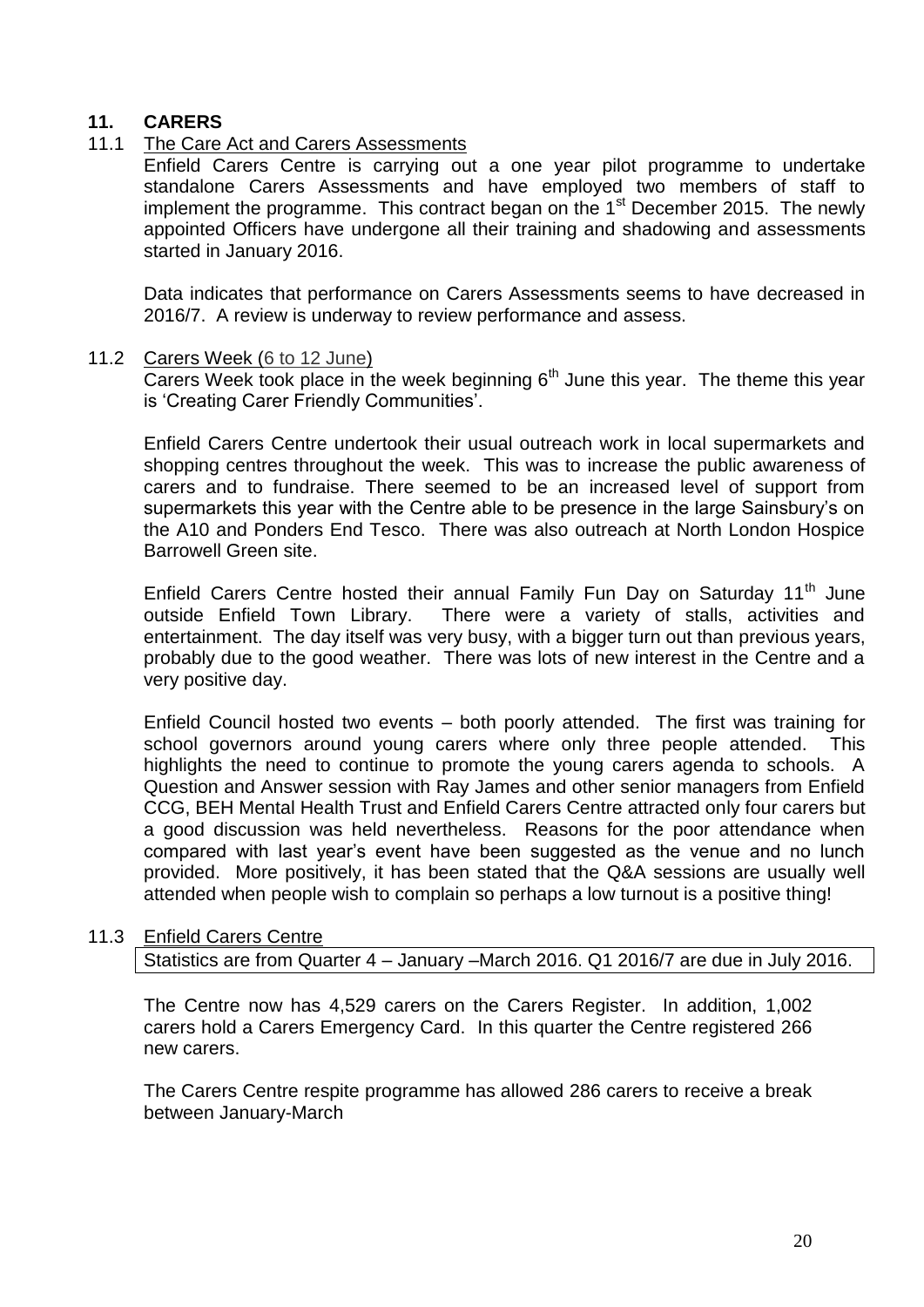In the Jan-March quarter, 70 carers received benefits advice from the ECC Benefits Advisor. This has highlighted the real need for benefit advice specifically for carers and is an excellent addition to the range of support the Centre provides.

The Hospital Liaison Worker continues to work on the wards at North Middlesex, Chase Farm and Barnet Hospital. Leaflets and posters are distributed and supplies kept topped up throughout all hospitals. Barnet Hospital has also a permanent pop up banner advertising Enfield Carers Centre near the lifts next to the outpatients department. In the quarter of January-March 2016 the Hospital Worker identified 60 new carers.

The Advocacy Worker has been taking up cases and has continued to promote the services within the VCS and with practitioners. In this quarter they provided support to 76 carers.

The newly established Transition project for young carers and young adult carers is running well, although funding is currently being sought to continue this work. In this quarter of operation the Young Adult Carer Project has identified 22 young adult carers.

The Centre's training programme has seen 157 carers attend a training sessions over this quarter. A further 24 carers have received one to one counselling during this period.

# **12. PARTNERSHIP BOARD UPDATES (COMMISSIONING ACTIVITY)**

### **12.1 Safeguarding Adults Board (SAB)**

At the Enfield Safeguarding Adults Board June 2016 a number of key areas were discussed. The year-end performance data was considered for 2015-2016 and highlights as follows:

- 3,511 referrals and reports were made into the Multi Agency Safeguarding Hub
- Of these 1,602 were Police Merlins. A high proportion related to adults with mental health needs
- There were 655 referrals from partners which were not referred as safeguarding. These included reports from Care Quality Commission, NHS 111 and the largest number from the London Ambulance Service
- There were a total of 1,244 safeguarding concerns raised to the Council. This compares with 996 last year and represents a 27.8% increase from the previous year

In relation to the safeguarding concerns we recorded as Section 42 Care Act criteria, we found that neglect (34% of cases) and multiple abuse (29%) of cases are the most reported. National trends from previous years also found similarly that neglect is the most predominantly reported type. Abuse was alleged to have happened in peoples in own homes in 37% of referrals and 30% in residential or nursing homes. Ethnicity of adult at risk continues to be predominantly from White British or White Other. This is a national issue and was discussed at the Board, to consider what action could be taken to address this concerning trend.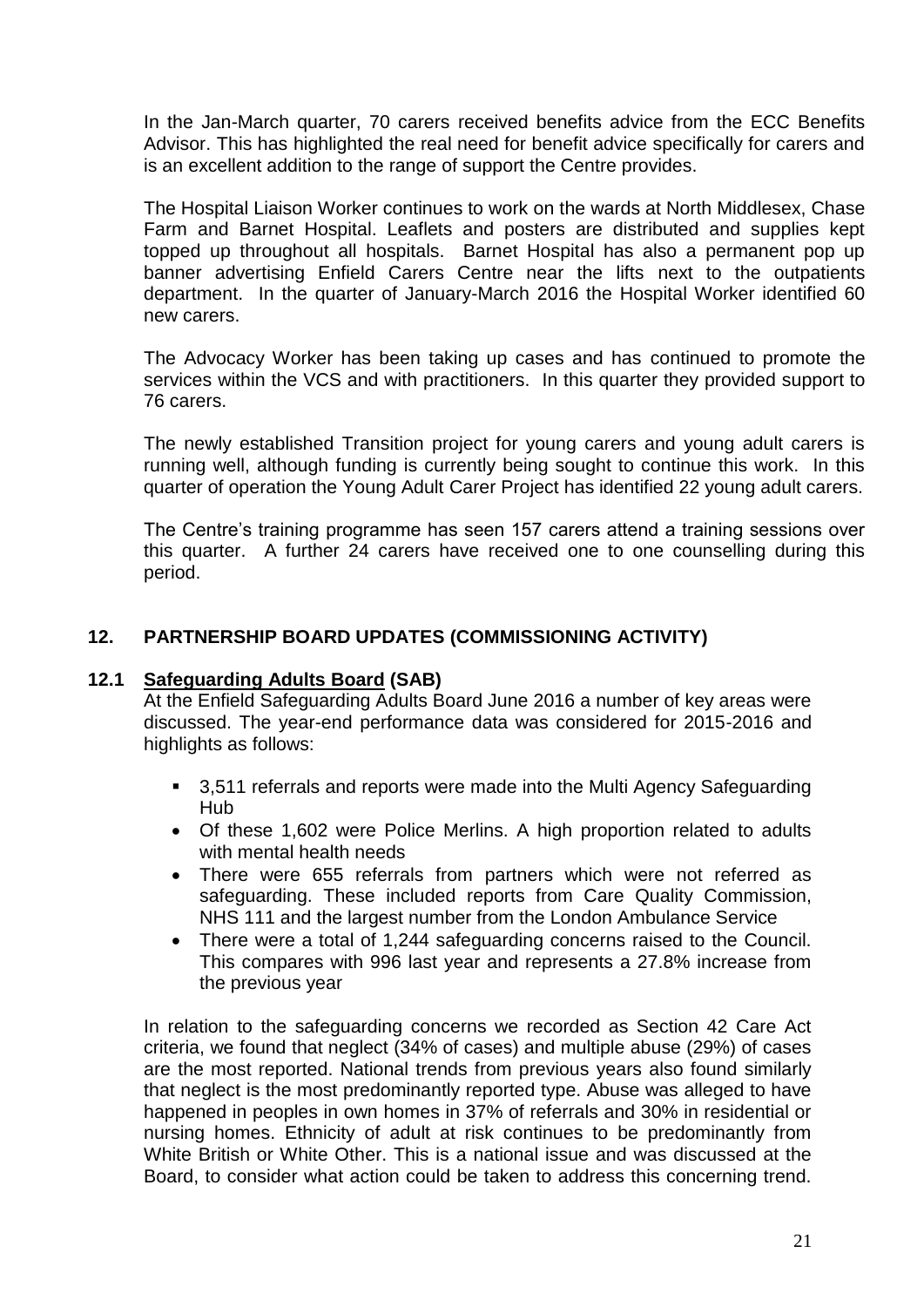In 84% of cases a nominated advocate was involved. Finally, 59% of the cases which had a conclusion at the time of reporting were substantiated or partially substantiated. The performance data concluded with information from the Care Quality Commission related to providers and summary of latest published new approach ratings on active social care organisations in Enfield, including compliance actions, requirements notices and published warning notices. It was acknowledged that Enfield Council worked with 17 care provider under the Provider Concerns Process during the last financial year.

The Board agreed in March 2016 the ratification of London Multi Agency Adult Safeguarding Policy and Procedures from April 2016. This will significantly impact on the performance data to be reported during the next financial year. The most significant change is that outcomes recorded will relate to adult at risk identified outcome and to what extent these were met; we want to know the difference safeguarding made to the individual and if they felt safer. There is no longer recording using the classifications of substantiated, partially substantiated, inconclusive or not substantiated.

The Board received assurances from the Chair of the Quality, Performance & Safety sub-group of the Board with respect to work undertaken and the plan in progress for 2016-2017. The Board's updated strategy action plan for 2016-2017 was presented following consultation in early 2016 with service users, carers and organisations. This will be updated following the Boards suggestions and implemented immediately via the partnership, with quarterly reporting to the Board on progress. The Board will also receive action plans and progress reports on the two statutory Safeguarding Adult Reviews completed during 2015-2016; both action plans were agreed at Board level.

Two presentations were delivered to the Board:

- The first from the Central Metropolitan Police Service on how they have increased recording of disability hate crime. This presentation provided opportunity to discuss how this can be developed and improve local response to disability hate crime, which is currently under reported in safeguarding.
- The Board secondly received assurance from Barnet Enfield and Haringey Mental Health Trust with respect to their comprehensive Care Quality Commission Inspection.

#### **12.2 Carers Partnership Board (CPB)**

The Carers Partnership will now be chaired by Doug Wilson, Head of Strategy and Commissioning going forward.

The Carers Partnership Board held its away day in April and the focus was the priorities for the forthcoming year. The priorities identified were:

- 1. Young carers
- 2. Timely access to information and advice (with a particular focus on support for self-funders and financial information)
- 3. Protecting Carers Health and Wellbeing (including carers breaks)
- 4. Carers involved in care planning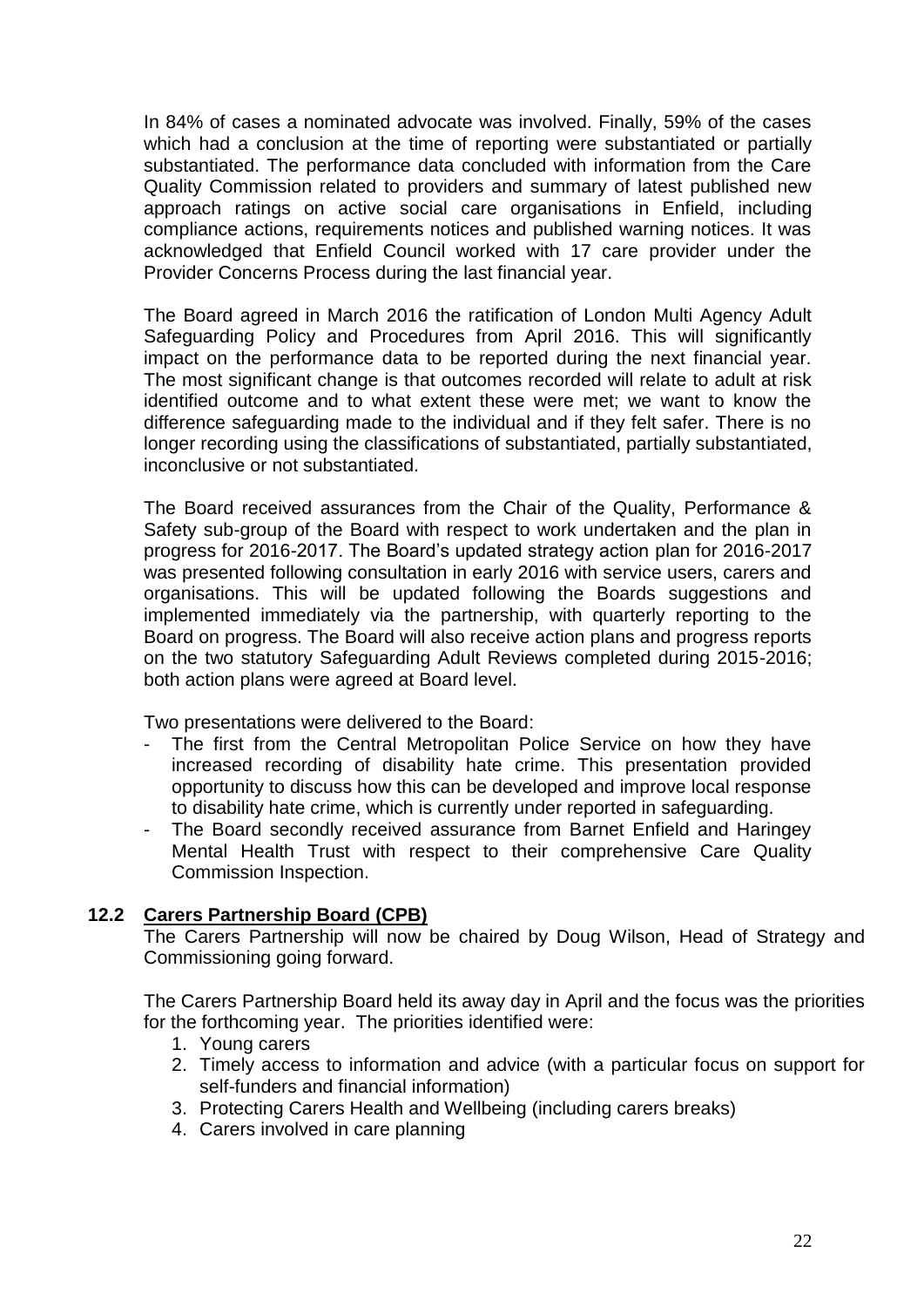These priorities will be written up into a Carers Multi Agency Action Plan (MAAP) and become a focus for the work of the Board over the next 2-3 years, being annually reviewed.

In addition the Board discussed the issue of social inclusion and the need for better adult changing facilities around the Borough. It was raised that many carers become socially isolated as they are only able to take the person they care for out for a short period of time due inadequate personal care facilities. This is likely to be a piece of project work for the Board going forward to try and influence social spaces to think about adult personal care facilities.

Again new carer representatives are needed for the partnership board and promotion will begin after the summer.

#### **12.3 Learning Difficulties Partnership Board (LDPB)**

The LDPB last met on the 16<sup>th</sup> May. The Big Issues for this meeting were the Financial Situation and The Learning Disability and Autism Council.

12.3.1 Bindi Nagra attended to the meeting to discuss the financial situation. Bindi explained the situation in relation to reduced funding from central government, and the significant efforts made by the council to reduce 'Back Office' costs. Bindi further explained that the level of cuts were now such that there we need to look at reducing care purchasing budgets.

The board had an open and wide ranging discussion about how this could be done, focusing on partnership working between the local authority, the people we support and their carers.

Many carers still have significant concerns. Many carers were concerned about the wording of a recent cabinet report, suggesting the use of out of borough residential placements as a savings option for people with high community based packages. Binda acknowledged this was poorly worded. The board has written a response to this statement for the Health and Wellbeing board (see Appendix 2).

12.3.2 Leyla Cag, from One-to-One gave a presentation on the Learning Disabilities and Autism council.

There will be 10 councillors, with two places reserved for people with Autism. Councillors will be elected, and trained in their roles. Anyone who lives in Enfield and has a learning disability will have a vote and be eligible to stand.

The board decided that councillors will represent a geographic area, and each councillor will represent four of five council wards. Councillors will represent their constituents on local matters and issue that effect people with learning disabilities.

People who are currently members of the partnership board and its sub groups who are not elected to council will act in an advisory role.

Future members of the Partnership Board will be nominated by the council.

12.3.3 Marc Gadsby gave an update to the board on the future of the independence and wellbeing service.